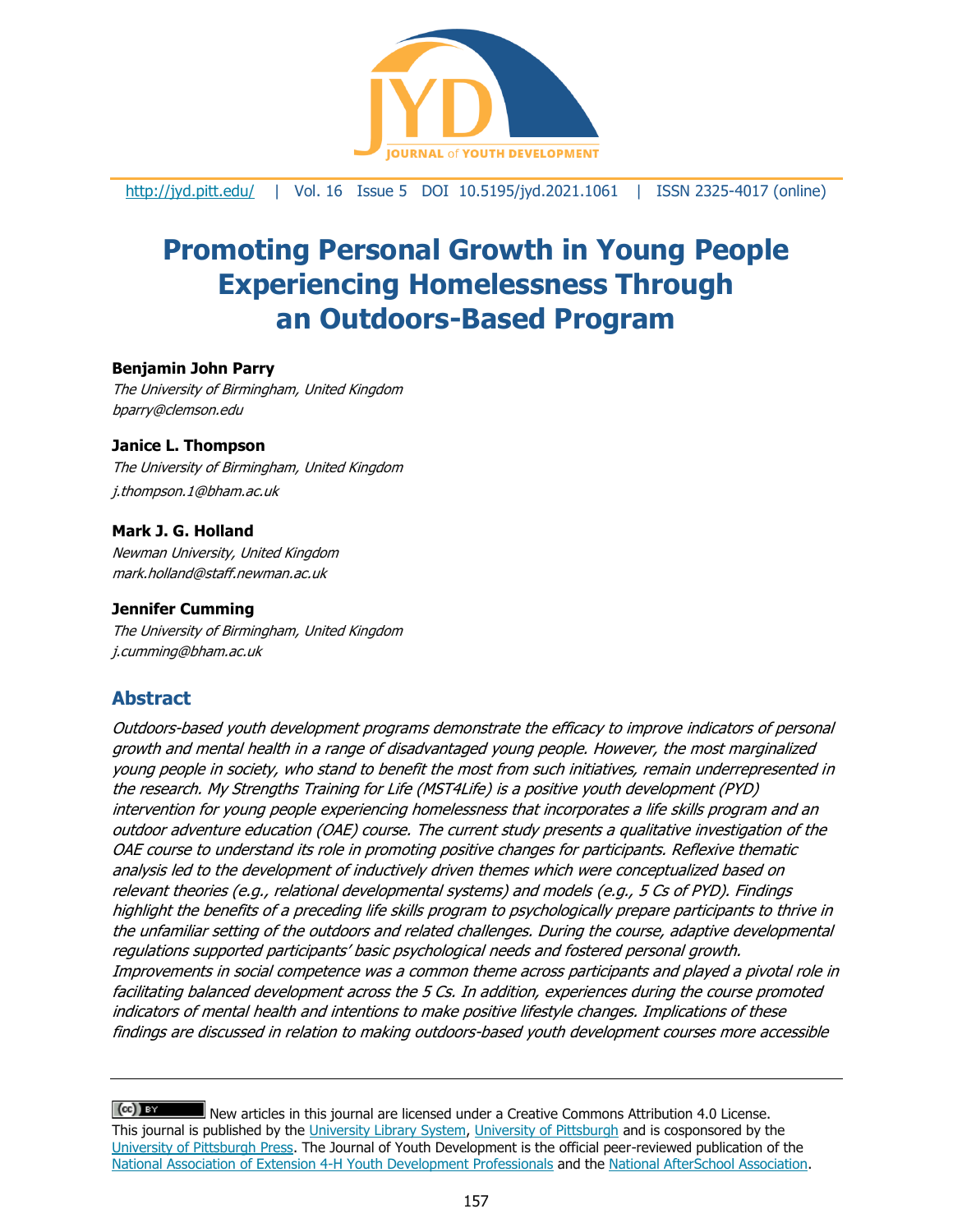for marginalized young people, as well as how OAE and PYD programs can add value to the youth homeless sector.

Key words: outdoor adventure education, positive youth development, personal growth, mental health, young people experiencing homelessness

# **Introduction**

Outdoors-based youth development programs can promote personal growth and well-being in disadvantaged young people (Bowen & Neill, 2016; Bowers et al., 2019; Mercier et al., 2019; Norton & Watt, 2014). However, for those who stand to benefit the most from such interventions, such as young people experiencing homelessness, $1$  outdoors-based youth development programs appear to be underutilized (for a review, see Morton et al., 2020). In part, this can be explained by the prevalence of homelessness in young people during later adolescence and early adulthood (ages 16 to 25 years; Morton et al., 2018), and the sparsity of evidence for positive youth development (PYD) and outdoors-based programs for young people during these developmental periods (for reviews, see Parry et al., 2021a; Mygind et al., 2019; Tillmann et al., 2018). However, outdoors-based youth development programs may present an effective solution to many health inequalities and complex support needs faced by young people experiencing homelessness (Harper et al., 2019; Homeless Link, 2018).

Although outdoors-based youth development programs are not clearly defined, the complementary styles of working with young people in outdoor adventure education (OAE; Hattie et al., 1997) and PYD (Damon, 2004) are well documented (Sibthorp & Morgan, 2011). For instance, guidelines for PYD programs emphasize the importance of positive youth–adult relationships, leadership opportunities, feeling safe and secure, and providing skills-building activities (Eccles & Gootman, 2002; Lerner et al., 2005). OAE courses capture many of these core components, with evidence suggesting empowering, supportive, and rapport-building climates in adventure programs facilitate positive developmental outcomes (Bowers et al., 2019; Sibthorp et al., 2007). To understand the role of OAE courses in fostering positive outcomes, relational developmental systems is considered an appropriate theoretical framework (Sibthorp & Morgan, 2011).

Relational developmental systems theory proposes that young people's development derives from personal strengths and ecological assets (Lerner & Overton, 2008). Developmental regulations are the bidirectional relations between young people and their broader ecologies

 $1$  Young people experiencing homelessness also include those at risk (e.g., insecure housing, seeking local authorities for support; Homeless Link, 2018).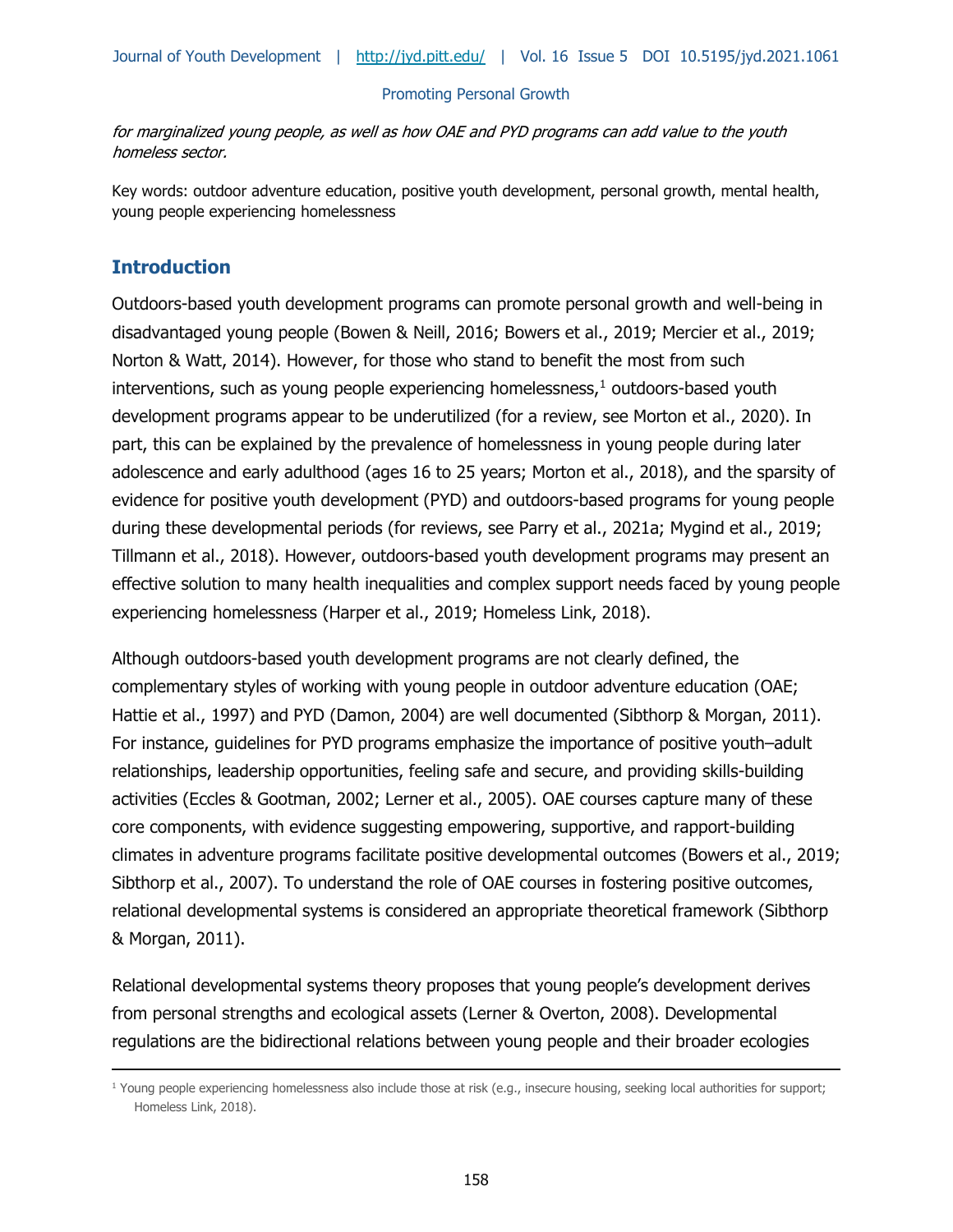that shape developmental trajectories (Brandtstädter, 2006). When developmental regulations are adaptive (i.e., mutually beneficial relations), young people experience positive developmental outcomes and longer-term benefits, such as reduced risk behaviors and depression and greater contribution to wider communities (Lerner et al., 2005; Lerner et al., 2011). Programs that create adaptive developmental regulations can address mental health inequalities in young people experiencing homelessness, including reducing risk of substance use and depression and enhancing feelings of connectedness (Edidin et al., 2012; Rice et al., 2012). In outdoors-based programs, adaptive developmental regulations are facilitated through the natural outdoor setting and participants being equipped with psychosocial skills to adaptively engage in team-based activities (Sibthorp et al., 2007; Sibthorp & Morgan, 2011). For disadvantaged groups, experiencing a sense of belonging and developing social skills have been identified as key features of OAE courses to promote personal growth and mental health benefits (Bowen & Neill, 2016; Bowers et al., 2019)

Through the lens of PYD, personal growth can be understood as development in the domains of competence, connection, confidence, caring, and character, known as the five Cs of PYD (definitions provided in Table 1; Lerner et al., 2003; Roth & Brooks-Gunn, 2003). Youth who experience adaptive developmental regulations are likely to exhibit development across the five Cs (Lerner et al., 2005). PYD evaluations of outdoors-based programs suggest the outdoor setting (e.g., connection with nature) and OAE activities (e.g., team building, leadership opportunities) can promote the five Cs in marginalized groups (Bowers et al., 2019; Mercier et al., 2019). Additionally, the five Cs reflect psychosocial and life skills that have been linked with mental health benefits for disadvantaged young people taking part in wilderness-based interventions (Bowen & Neill, 2016; Harper et al., 2019). In young people from rural communities, quantitative evidence suggests links between connection with nature, the five Cs, and mental health benefits (Bowers et al., 2021). In other settings, the five Cs have been linked with indicators of mental health, such as resilience, life satisfaction, and well-being in older adolescents and young adults from a range of socioeconomic communities (Forrest-Bank et al., 2015; Holsen et al., 2016).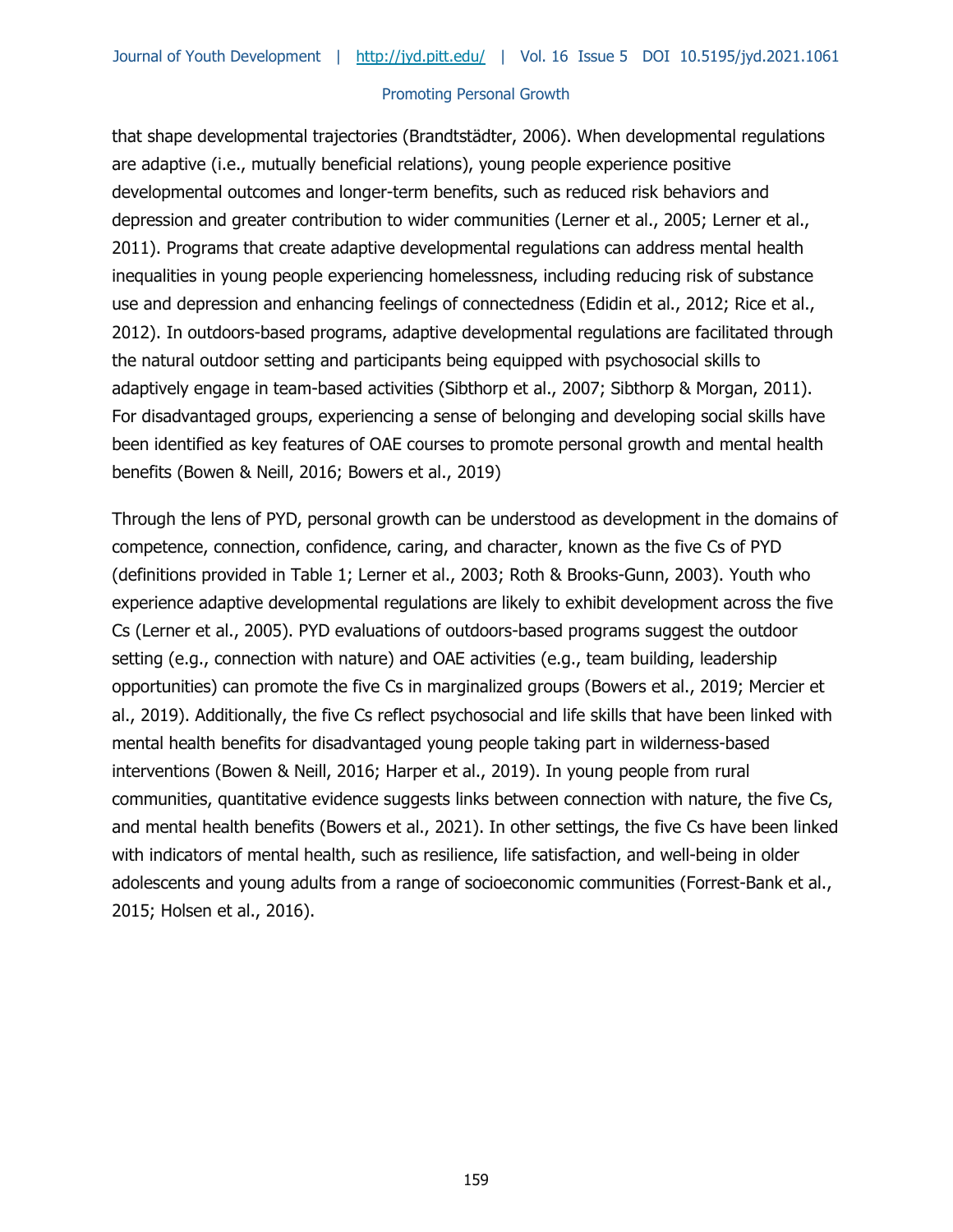# **Table 1. Definitions of the Five Cs of Positive Youth Development and Their Application in an Outdoor Setting**

| <b>Five Cs</b> | <b>Standardized definition</b>                                    | <b>Application in outdoor setting</b>                                |
|----------------|-------------------------------------------------------------------|----------------------------------------------------------------------|
| Competence     | "Positive view of one's actions in domain specific areas          | · Outdoor activities can promote physical competence.                |
|                | including social, academic, cognitive, and vocational. Social     | • Team-based, outdoor activities and challenges can promote social   |
|                | competence pertains to interpersonal skills (e.g., conflict       | competence.                                                          |
|                | resolution). Cognitive competence pertains to cognitive abilities | • "Experiencing and completing new activities can assist in          |
|                | (e.g., decision making). School grades, attendance, and test      | identifying possible career options, promoting vocational            |
|                | scores are part of academic competence. Vocational                | competence" (Mercier et al., 2019; p. 43).                           |
|                | competence involves work habits and career choice                 | • "Preparation for, completion of, and reflection on, activities can |
|                | explorations" (Lerner et al., 2005; p. 23).                       | promote cognitive competence" (Mercier et al., 2019; p. 43).         |
| Confidence     | "An internal sense of overall positive self-worth and self-       | • Participation and feelings of success in outdoor activities can    |
|                | efficacy; one's global self-regard, as opposed to domain specific | promote feelings of accomplishment (Mercier et al., 2019).           |
|                | beliefs" (Lerner et al., 2005; p. 23).                            |                                                                      |
| Connection     | "Positive bonds with people and institutions that are reflected   | • "Support from the coordinating teacher can nurture feelings of     |
|                | in bidirectional exchanges between the individual and peers,      | connection with the teacher" (Mercier et al., 2019; p. 43).          |
|                | family, school, and community in which both parties contribute    | • "Strengthened peer connections through group-based outdoor         |
|                | to the relationship" (Lerner et al., 2005; p. 23).                | challenges" (Mercier et al., 2019; p. 43).                           |
| Characters     | "Respect for societal and cultural rules, possession of standards | • Respect for oneself, others, property, and community developed     |
|                | for correct behaviors, a sense of right and wrong (morality),     | through all aspects of the challenge (Mercier et al., 2019; p. 44).  |
|                | and integrity" (Lerner et al., 2005; p. 23).                      |                                                                      |
| Caring         | "A sense of sympathy and empathy for others" (Lerner et al.,      | • Showing peer support during team-based activities can promote      |
|                | 2005; p. 23).                                                     | feelings of empathy for others (Mercier et al., 2019).               |
| Contribution   | "A young person enacts behaviors indicative of the Five Cs by     | • "Young people may become more involved in the school or            |
|                | contributing positively to self, family, community, and,          | broader community due to programme experiences" (Mercier et          |
|                | ultimately, civil society" (Lerner et al., 2005; p. 23).          | al., 2019; p. 44).                                                   |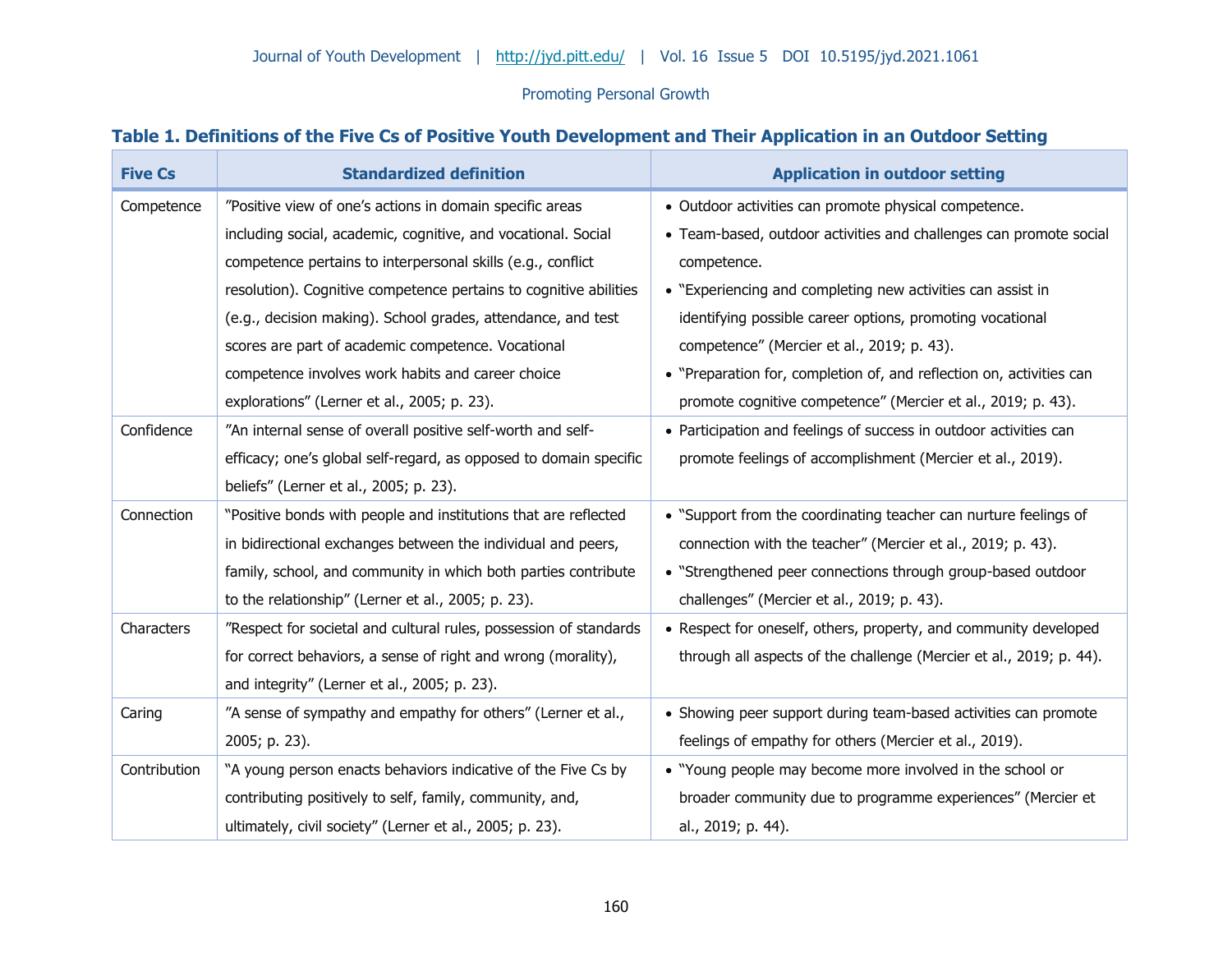Existing evidence suggests the five Cs play an important role in supporting young people's mental health. Moreover, outdoors-based programs are an effective approach to creating adaptive developmental regulations that nurture personal growth in marginalized groups. However, there are gaps in the existing literature. For example, links between the outdoor setting, the five Cs of PYD, and mental health benefits are yet to have been explored in structured OAE-based programs or from a qualitative perspective. Additionally, research that explores the impact of OAE-based youth development programs for more diverse samples of young people is required, specifically, older young people experiencing severe social disadvantage. The present study addressed these gaps in the literature by conducting a theoryinformed evaluation of an OAE course for young people experiencing homelessness. The OAE course investigated was part of the My Strengths Training for Life (MST4Life) program.

MST4Life is a community-based PYD program that consists of two phases: Phase 1 is comprised of 10 life skills workshops and Phase 2 consists of a 3- to 4-day<sup>2</sup> OAE course. (For a more detailed overview of MST4Life, see Parry et al., 2021b.) Quantitative evidence highlights that participants report significant improvements in perceptions of resilience and well-being after taking part in Phase 1 of the program (Quinton et al., 2021). However, it is not known if the OAE course elicits similar mental health benefits. From a qualitative perspective, the OAE course is considered to support the development of psychosocial outcomes (e.g., intra- and interpersonal competence; Parry et al., 2021b). By utilising the five Cs framework, the present study provides a developmental understanding of participants' personal growth as a result of taking part in the OAE course.

Additionally, it is still not fully understood how the OAE course contributes to participants' development. For instance, the delivery of MST4Life is informed by self-determination theory (SDT) to create a program atmosphere supporting participants' basic psychological needs (Ryan & Deci, 2000; Tidmarsh et al., 2021). Whilst this approach is consistently delivered across both phases (Tidmarsh et al., 2021), the extent to which a needs-supportive climate shapes the participants' experiences of the OAE course remains unknown. In studying the program through the lens of SDT and relational developmental systems, the current study applies a multi-theory approach to exploring the role of a need supportive climate in creating unique adaptive developmental regulations for MST4Life participants during the OAE course.

<sup>&</sup>lt;sup>2</sup> Due to this study evaluating a series of OAE courses over a 5-year period, the length of the course varied for some participants. Those taking part in the pilot program experienced a 3-day course ( $n = 11$ ) and the rest of the study sample took part in a 4day course ( $n = 43$ )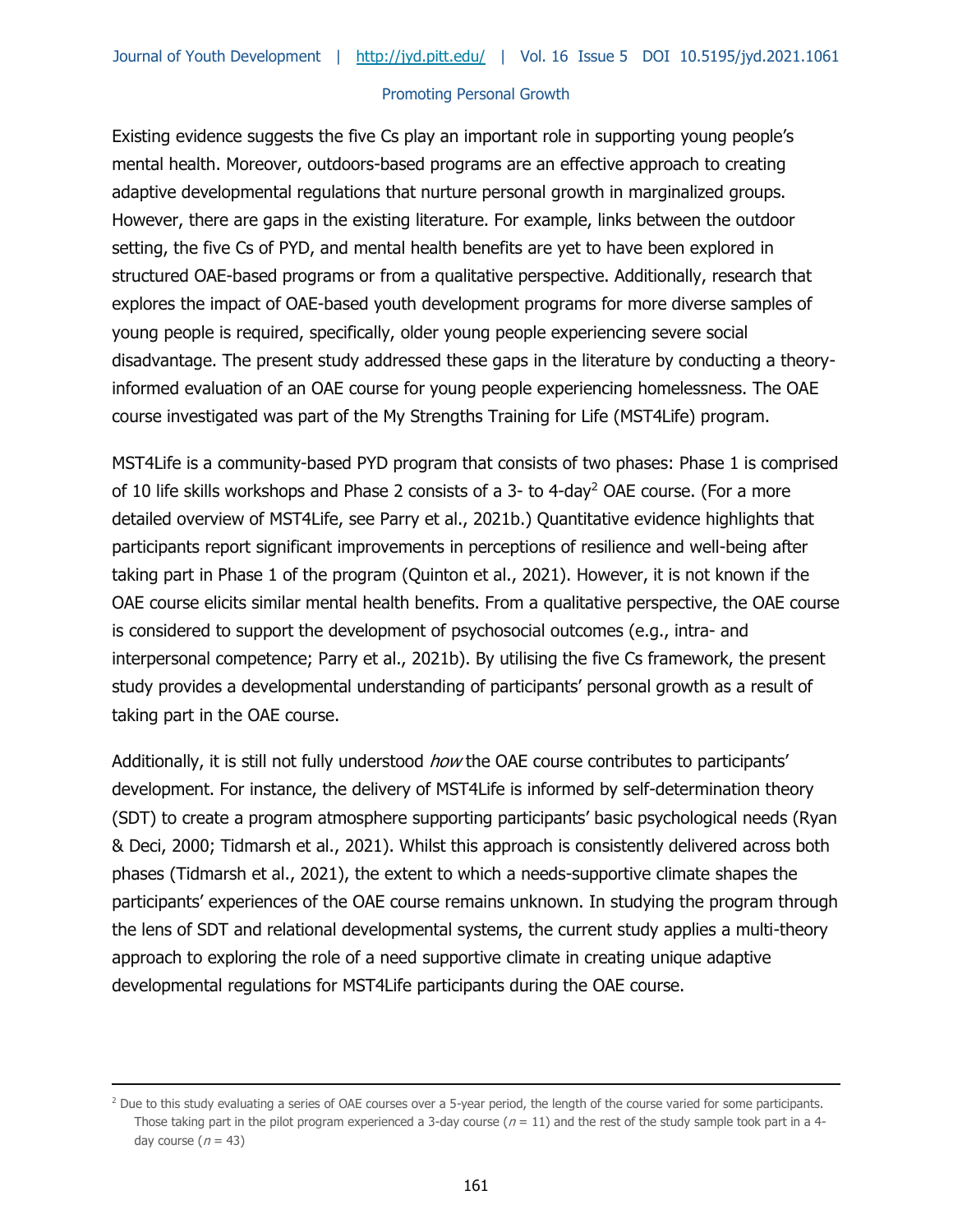This study aimed to understand the impact of MST4Life's OAE course on participants' personal growth and mental health. A qualitative investigation of participants' experiences was conducted to explore the extent to which the course fostered adaptive developmental regulations (i.e., ecological assets and strengths of participants), and promoted personal growth (i.e., the five Cs of PYD) and indicators of mental health (i.e., well-being and resilience). In doing so, this study provides new insights into the impact of OAE-based programs in diverse groups and evaluates a novel intervention approach for addressing health inequalities in young people experiencing homelessness.

# **Methods**

# **The OAE Course (Phase 2 of MST4Life)**

The residential OAE course was delivered in partnership by OAE instructors and MST4Life facilitators. OAE instructors took a lead role in delivering outdoor activities, including canoeing, raft building, a mountain hike, high and low ropes courses, mountain biking, and caving. Teambased, structured reflections, which took place after activities and during morning meetings, were jointly led by the MST4Life facilitators and OAE instructors. Structured reflections were designed to help participants recognize achievements, set personal and team goals, and engage in constructive, group-based problem-solving. Evenings were used for data collection as participants are invited to take part in an interactive diary room answering questions to guide their personal reflections of the trip.

## **Procedure**

Study participants were recruited from different cohorts of MST4Life over a 5-year period (2014-2019). To be eligible to take part in the study, participants were required to have attended and engaged in Phase 1 of MST4Life (psychoeducational program) and provided informed consent. A total of 113 MST4Life participants were eligible for the current study; from this sample, 54 participants took part in data collection (diary room entry, outlined below), making up the study sample. Participating in the data collection was optional and reasons for not partaking were not recorded. An independent sample T-test revealed no significant differences ( $p < .05$ ) for posttest (end of Phase 1 of MST4Life and before OAE course) scores for resilience, self-worth, engagement, well-being, connectedness, and enjoyment between those who did and did not complete a diary room entry during the OAE course (for more details of measures, see Quinton et al., 2021).

Study participants ranged from 16 to 24 years old ( $M = 19.43$ ;  $SD = 2.18$ ) and the majority identified as male (58.7%); one participant identified as transgender. The different ethnicities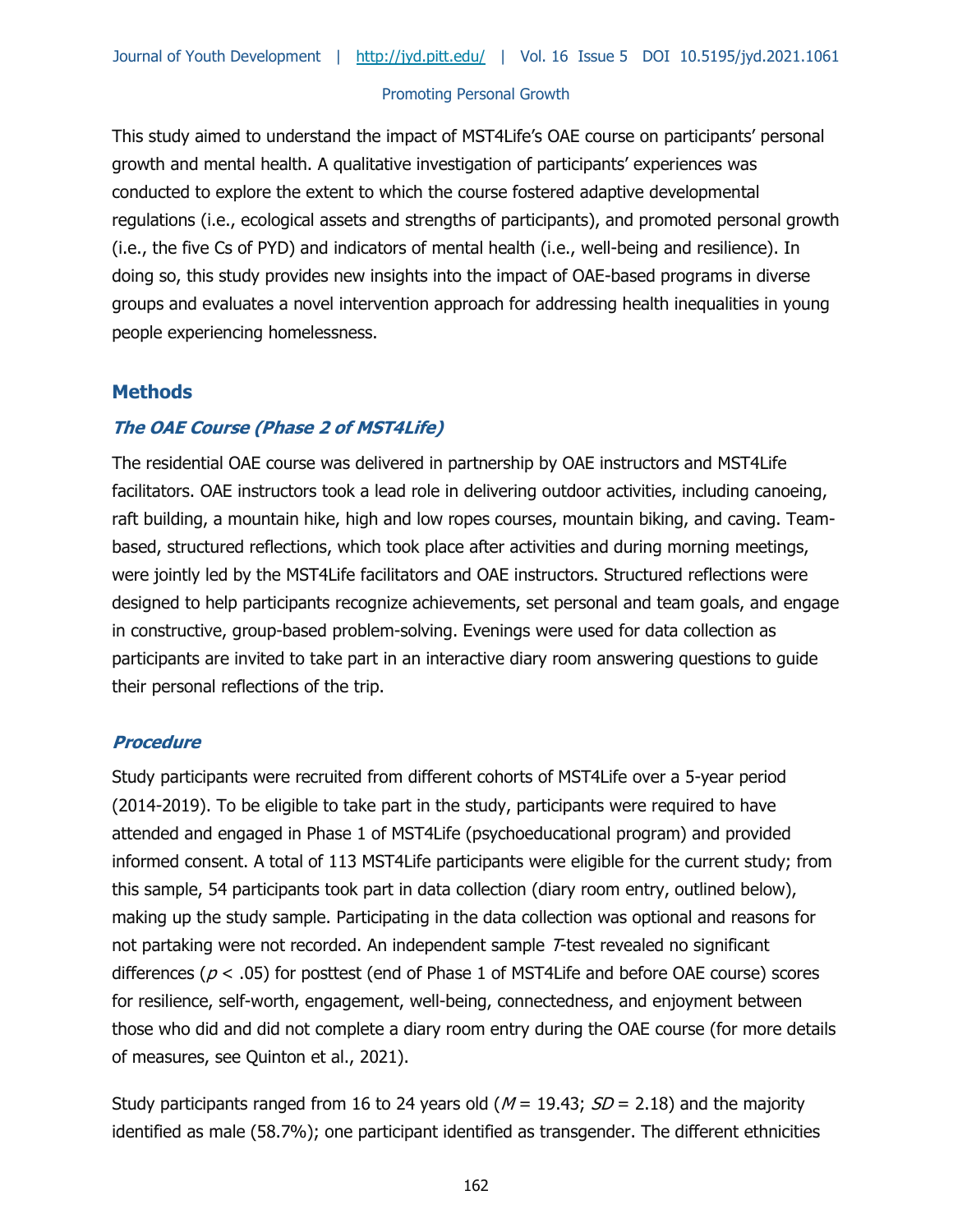represented in the sample were: White British (61.9%), multiple or mixed ethnic groups (21%), Asian (4.8%), Black (4.8%) or other (4.8%). Time spent living within the housing organization before taking part in MST4Life ranged from 1 week to 14 months ( $M = 5.5$  months;  $SD = 3.8$ ) months). At the time of completing demographic information, support needs were recorded as: unemployed (38%), full-time education (28.6%), in a sponsored training program (14.3%), unable to work (14.3%), and part-time employment (4.8%). Of those who responded to the question ( $n = 35$ ), 57% of participants reported having a learning difficulty. While participants' mental health status was not recorded, recent U.K. data suggests 35% of young people experiencing homelessness are likely to have mental health issues (Homeless Link, 2018).

# **Data Collection**

Participants were invited to participate in semi-structured diary rooms—a method of data collection designed to be informal, engaging, and facilitate reflective practice for participants (Cooley et al., 2014). Diary rooms could be completed in different ways to give participants more autonomy during the data collection process. The typical format of the diary room involved participants individually reflecting on a series of questions without an interviewer and in front of a camera ( $n = 29$ ). Alternatively, participants could opt to have a researcher present to ask questions ( $n = 14$ ) or give handwritten responses ( $n = 3$ ). The lead researcher (trained in qualitative research methods) conducted all diary rooms when participants requested that a researcher ask the questions. The researcher would ask as few probing questions as possible to ensure consistency of questions asked (and answered). The questions were open-ended, strengths-based (i.e., solution- and future-focused), and structured using the Kirkpatrick model of evaluation (i.e., reaction, learning, behavior and results; Kirkpatrick, 1994).

# **Positionality**

The lead author's research philosophy was informed by principles of transformative paradigm and pragmatism (Feilzer, 2010; Mertens, 2007; Morgan, 2014). As such, the purpose of the research was tethered to overarching aims of social justice and addressing real-world problems (Romm, 2014). The research process also adhered to both paradigms' core values of adopting a participatory approach to data collection. When analyzing data, the lead researcher adhered to interpretivist principles (Berry et al., 2002;Levitt et al., 2017); that is, findings were constructed from the narratives and stories of participants, as well as the experiences and knowledge of the researcher through a process of reflexive thematic analysis (Braun & Clarke, 2019).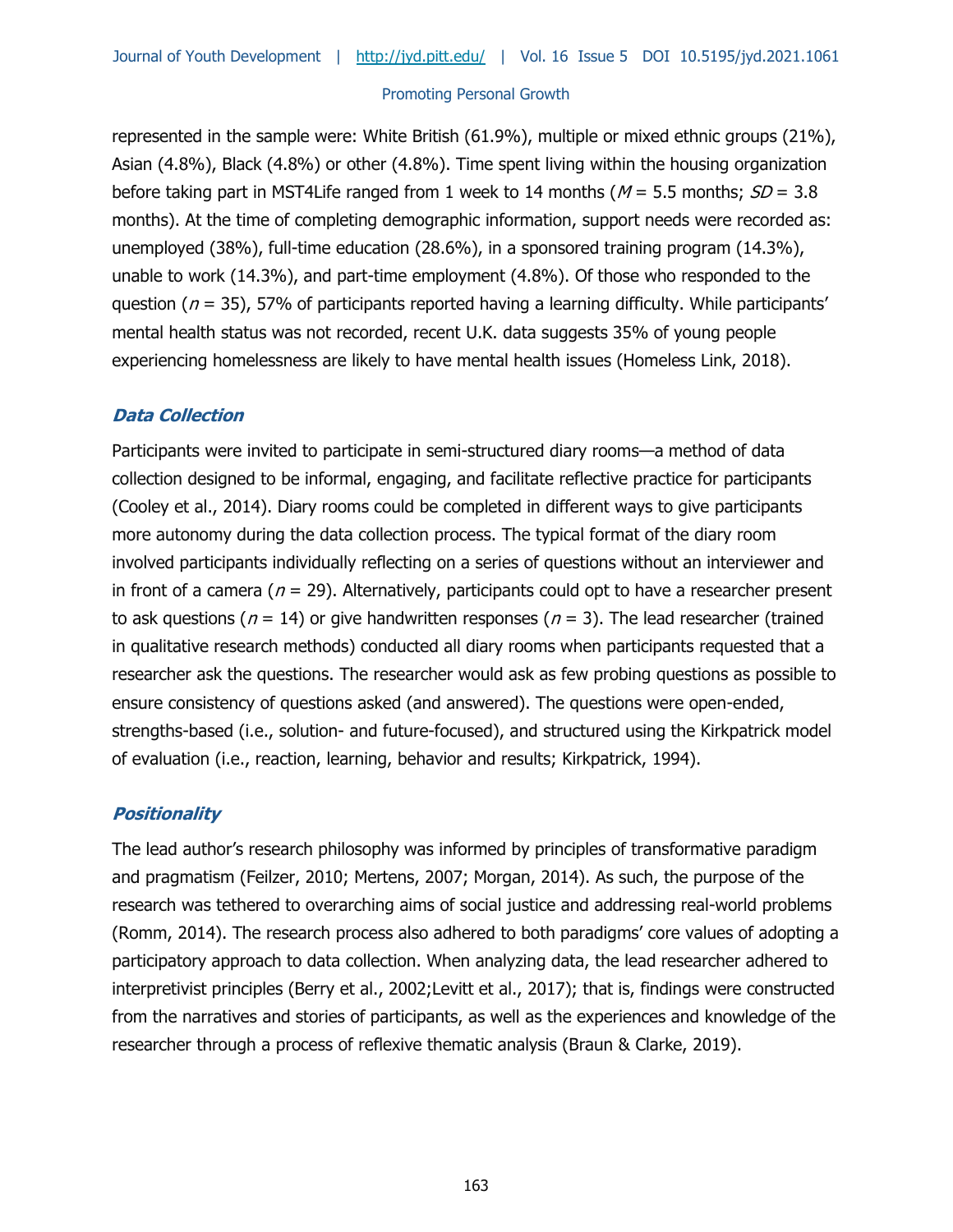# **Data Analysis**

All diary room entries were transcribed verbatim. Data were thematically analyzed in an iterative process involving data familiarization and immersion, deductive coding of raw data into first-order themes, and the generation of data-driven, lower-order themes (Braun & Clarke, 2006). During this process, themes were considered to be "stories about particular patterns of shared meaning across the dataset" (Braun & Clarke, 2019, p. 592); as such, themes were not measured by a percentage of representation but were required to be reflective of a shared narrative across participants.

Building upon their 2006 template for thematic analysis (Braun & Clarke, 2006), Braun & Clarke (2019) advocate for *reflexive* thematic analysis, in which the researcher actively acknowledges and embraces their role in the construction of themes as well as the research process itself. From this interpretivist stance, the value of qualitative data can be determined by its trustworthiness (e.g., reflective positionality statements) as opposed to more positivist parameters (e.g., inter-rater reliability; Smith & McGannon, 2018). To enhance the trustworthiness and sincerity of reflexive thematic analysis, and qualitative research more broadly, it is essential for a researcher to reflect upon their positionality within the research (Braun & Clarke, 2019; Nowell et al., 2017; Tracy, 2010). The lead author has provided a reflexive positionality statement in the Appendix.

The rigor and trustworthiness of the analytic procedure were also enhanced through the use of critical discussions, a process encouraged in qualitative research to critique the researcher's interpretation of data (Smith & McGannon, 2018). Critical discussions were held with the wider research team who were familiar with MST4Life and had experience conducting qualitative data analysis, as well as researchers who were experienced in qualitative research but knew less about MST4Life. Conducting critical discussions with varied research colleagues offers a broader critique of how knowledge is constructed and strengthens the rigor of the analytic process (Smith & McGannon, 2018). Finally, triangulating multiple views of participants over a 5-year period through a theory-informed lens served to enrich detailed descriptions of themes and strengthen their credibility (Barbour, 2001; Nowell et al., 2017; Tracy, 2010).

# **Results**

The purpose of this section is to convey the narrative of participants' experiences during the OAE course, with particular emphasis on understanding how, if at all, adaptive developmental regulations were created, and the impact of the course on indicators of personal growth and mental health. Theory-informed themes acted as a framework to identify patterns across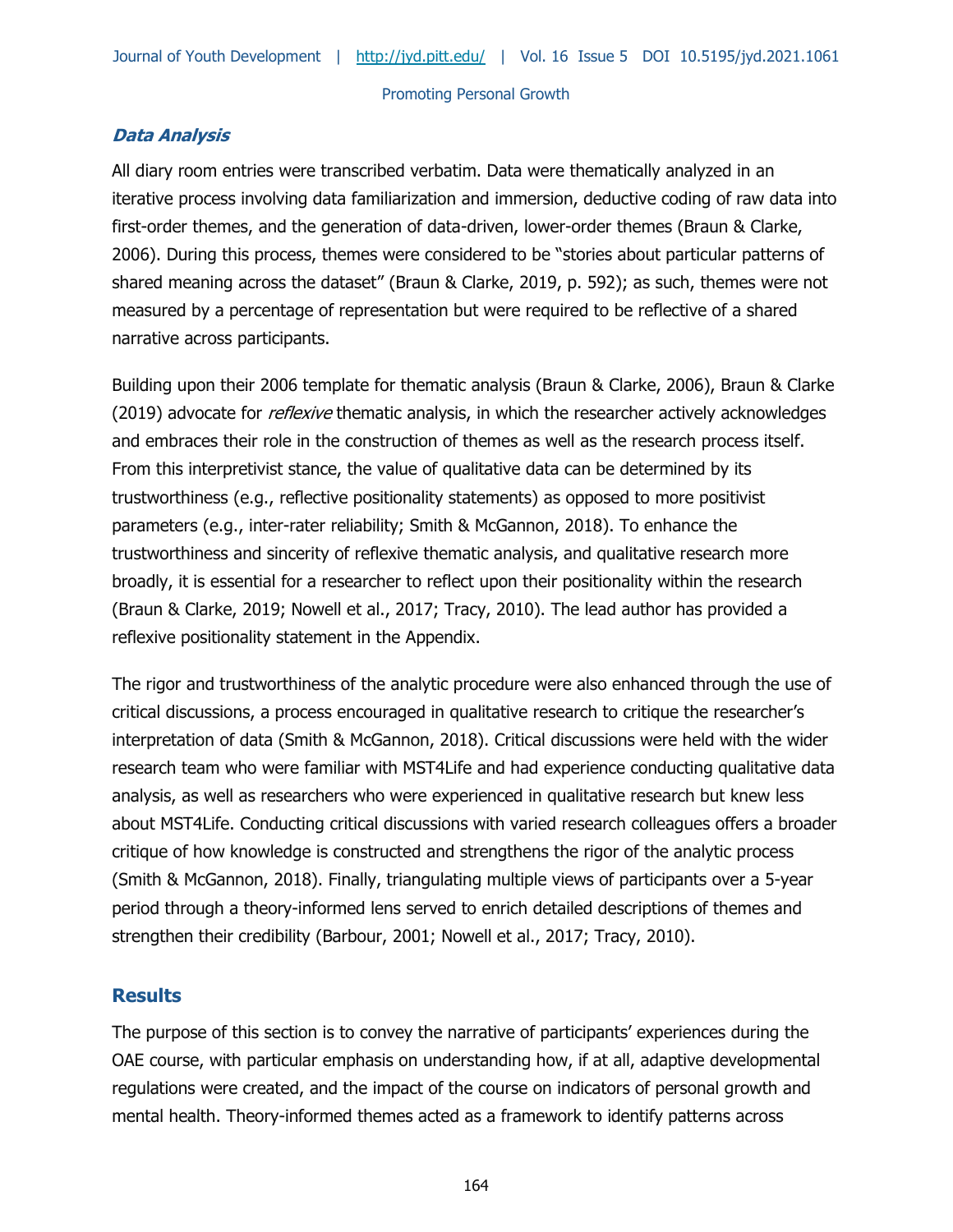participants' experiences, leading to inductively constructed subthemes (full descriptions of themes can be found in Table 2).

# **Adaptive Developmental Regulations**

The theme of adaptive developmental regulations captured mutually beneficial relations between ecological assets of the OAE course (e.g., being removed from everyday norms and experiencing challenges, team-based activities, and needs-supportive climate) and the strengths of participants (e.g., psychosocial skills gained in Phase 1 of MST4Life, sense of optimism). Ecological assets reflected core components of the OAE course that participants saw as influential in fostering personal growth, promoting indicators of mental health, and facilitating the potential for longer-term change. The participants' strengths were considered important personal constructs that facilitated positive engagement with ecological assets. The resulting adaptive developmental regulations are best described in two subthemes: (a) When we are challenged and supported, we grow, and (b) In being far removed from everyday norms, a sense of escapism and peacefulness can be found.

# **When We Are Challenged and Supported, We Grow**

Participants' journeys of personal growth through the course appeared to be driven by mutually beneficial relations between challenges, a needs-supportive climate, and psychosocial skills developed during Phase 1 of MST4Life. Specifically, participants discussed the OAE instructors' role in creating a needs-supportive climate through a challenge by choice approach (Russell & Bisson, 2003). An autonomy- and competence-supportive approach by the instructors enabled all participants to engage in activities and experience a personal sense of challenge, "They [OAE instructors] know that everyone's different and they know that everyone has different comfort zones" (Participant 1). Participants experienced feelings of autonomy through having a sense of personal responsibility for the level of challenge they embraced. And feelings of relatedness were nurtured through experiences of overcoming fears with the support of staff and peers, "I used to be nervous, but the help of my friends and staff, they've encouraged me a lot to do it" (Participant 2). A relatedness-supportive atmosphere also encouraged participants to apply the social skills they had developed in Phase 1 resulting in participants working effectively in teambased challenges, "Learning to be more of a team player has come into help here [OAE course], so I know what to do and I helped people" (Participant 3).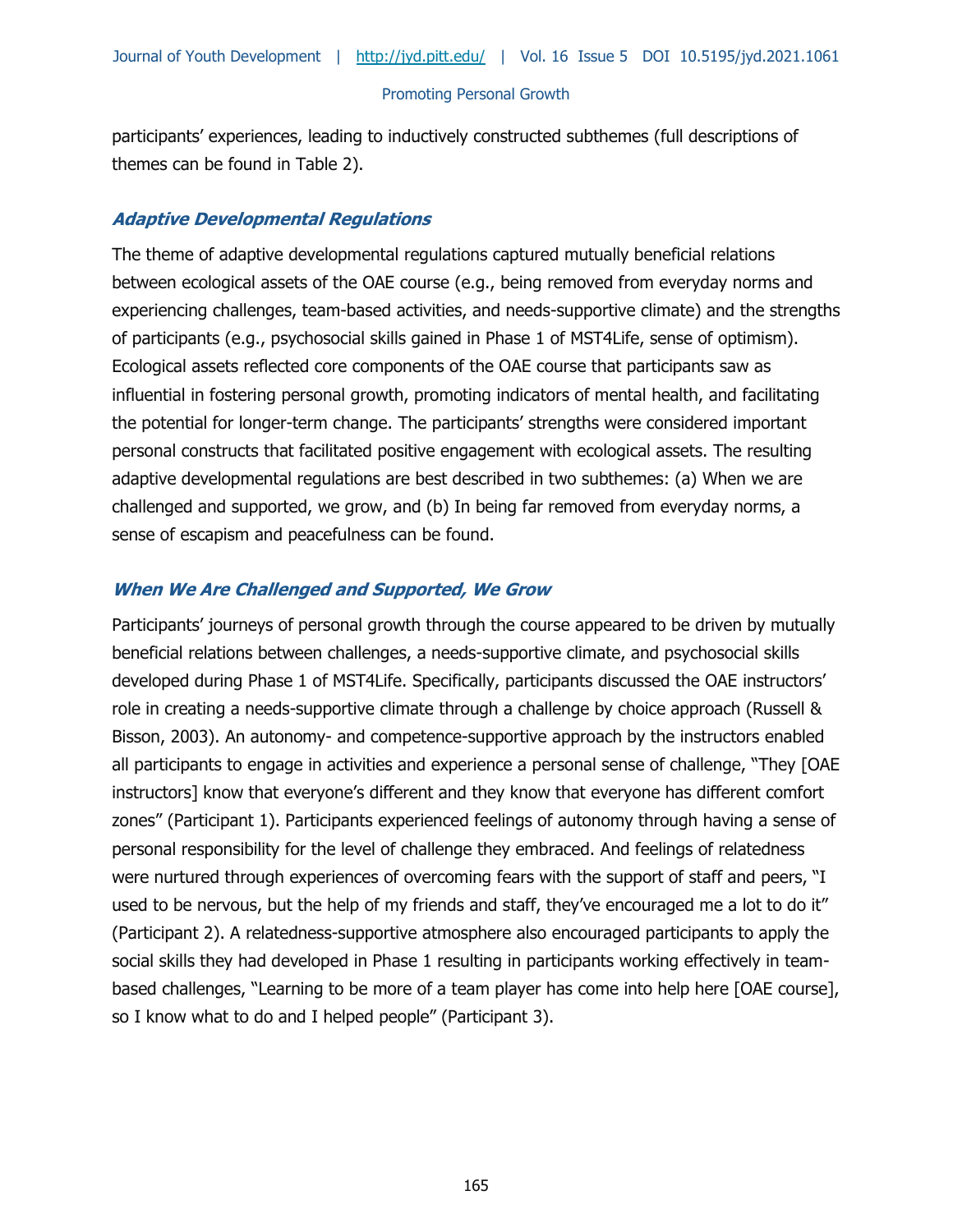# **Table 2. Definitions of Data-Driven Themes**

| <b>First-order theme</b><br>(deductive) | <b>Sub-theme (inductive)</b>       | <b>Definition</b>                                                                        |
|-----------------------------------------|------------------------------------|------------------------------------------------------------------------------------------|
| Adaptive                                | When we are challenged and         | Challenges during the OAE component provided participants with opportunities to grow     |
| developmental                           | supported, we grow.                | in the five Cs. Equally as important was the process of being supported through          |
| regulations                             |                                    | challenges (by peers, staff, and instructors), which gave participants the confidence to |
|                                         |                                    | embrace new experiences and stretch their comfort zone.                                  |
|                                         | In being far removed from everyday | In the outdoor setting, participants were far removed from their everyday norms; by      |
|                                         | norms, a sense of escapism and     | embracing this change of scene with optimism, participants were able to experience a     |
|                                         | peacefulness can be found.         | sense of escapism and peacefulness during the OAE course.                                |
| Personal growth                         | Social competence-the fertile soil | This theme reflects the importance of social competence, which, in the data, was         |
|                                         | for versatile growth               | reflected in the ability to adaptively apply social skills in different situations. The  |
|                                         |                                    | versatile growth reflects how this core indicator of PYD permeates and facilitates       |
|                                         |                                    | growth in the other Cs (e.g., socially competent participants contributed to group       |
|                                         |                                    | activities, demonstrating a balance of intrapersonal confidence and socio-emotional      |
|                                         |                                    | awareness of peers).                                                                     |
| Indicators of longer-                   | It's more than just climbing a     | Participants' narratives reflected the mental health benefits that can be fostered from  |
| term change                             | mountain-fostering positive mental | engaging with the outdoor setting; for instance, the natural environment promoted        |
|                                         | health in the outdoors             | feelings of well-being, whilst challenging outdoor activities fostered a sense of        |
|                                         |                                    | resilience.                                                                              |
|                                         | Changes in attitudes and           | In the absence of follow-up data, this theme reflects how young people's experience in   |
|                                         | intentions-the potential for       | the outdoors had a profound effect on their outlook on the world, their attitudes        |
|                                         | sustained change                   | towards their peers, their aspirations for the future, and intentions to put in place    |
|                                         |                                    | meaningful changes when they return home from the course.                                |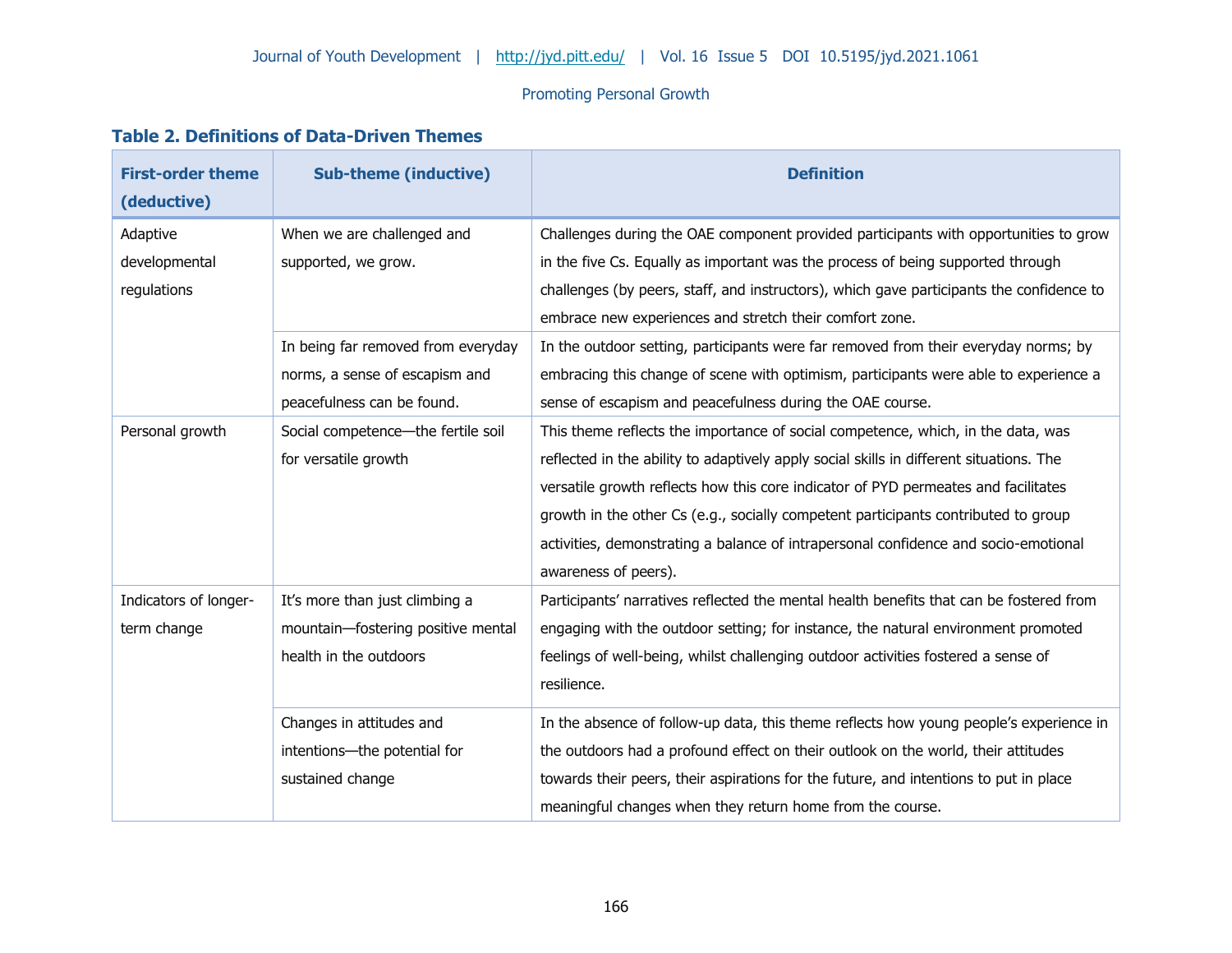Challenges were not only present during the outdoor activities but also arose from the residential aspect of the course. For instance, some participants found living in close proximity with different people socially challenging; however, attending Phase 1 of MST4Life helped them to adapt to the social conditions: "Through the 10 weeks of the training [Phase 1 of MST4Life] . . . I wasn't always around people that were my friends, but it's learning to adapt and support them anyway because we're here as a team" (Participant 4). Entering into the course with more effective psychosocial skills to work and cohabit with each other meant participants also contributed to the relatedness-supportive climate through building a sense of community and social cohesion, "The atmosphere in the group is just like really tight and get on really well . . . if one of us feels down . . . we all go and check on them" (Participant 5).

# **In Being Far Removed From Everyday Norms, a Sense of Escapism and Peacefulness Can be Found**

Mutually beneficial relations between being removed from everyday norms and participants' sense of optimism underpinned positive experiences during the course, "It's very rarely that as a city girl you get to come to somewhere like this and experience what we have. So, why miss out on that opportunity?" (Participant 4). This extract reflects a common outlook of enthusiasm and sense of adventure when embarking upon the course, as participants saw the experience as a "chance to get away" (Participant 6). Indeed, the course was designed to promote skill development; however, having new experiences in the outdoors and connecting with nature were features of the course that participants saw as beneficial for their own and others' wellbeing, "I think coming here will give a lot of people a peaceful state of mind, because being in the city, everything's all fast-paced, everyone's rushing everywhere" (Participant 7). Recognizing the therapeutic benefits of the outdoor setting was a common pattern across participants; exemplified by one participant who spoke of feeling a sense of "peace and sanctuary" (Participant 8), which they struggled to find in their home living conditions. For a group of young people accustomed to an urban environment, some having never left their home city, embracing their new surroundings with a sense of optimism promoted engagement in activities, and maximized their potential to experience personal growth.

## **Personal Growth**

The theme of personal growth describes how adaptive developmental regulations during the OAE course promoted the five Cs of PYD. In particular, participants' experiences demonstrated a pattern of social competence underpinning development in other domains. Social competence involved participants adaptively applying social skills to help themselves and others thrive. The

167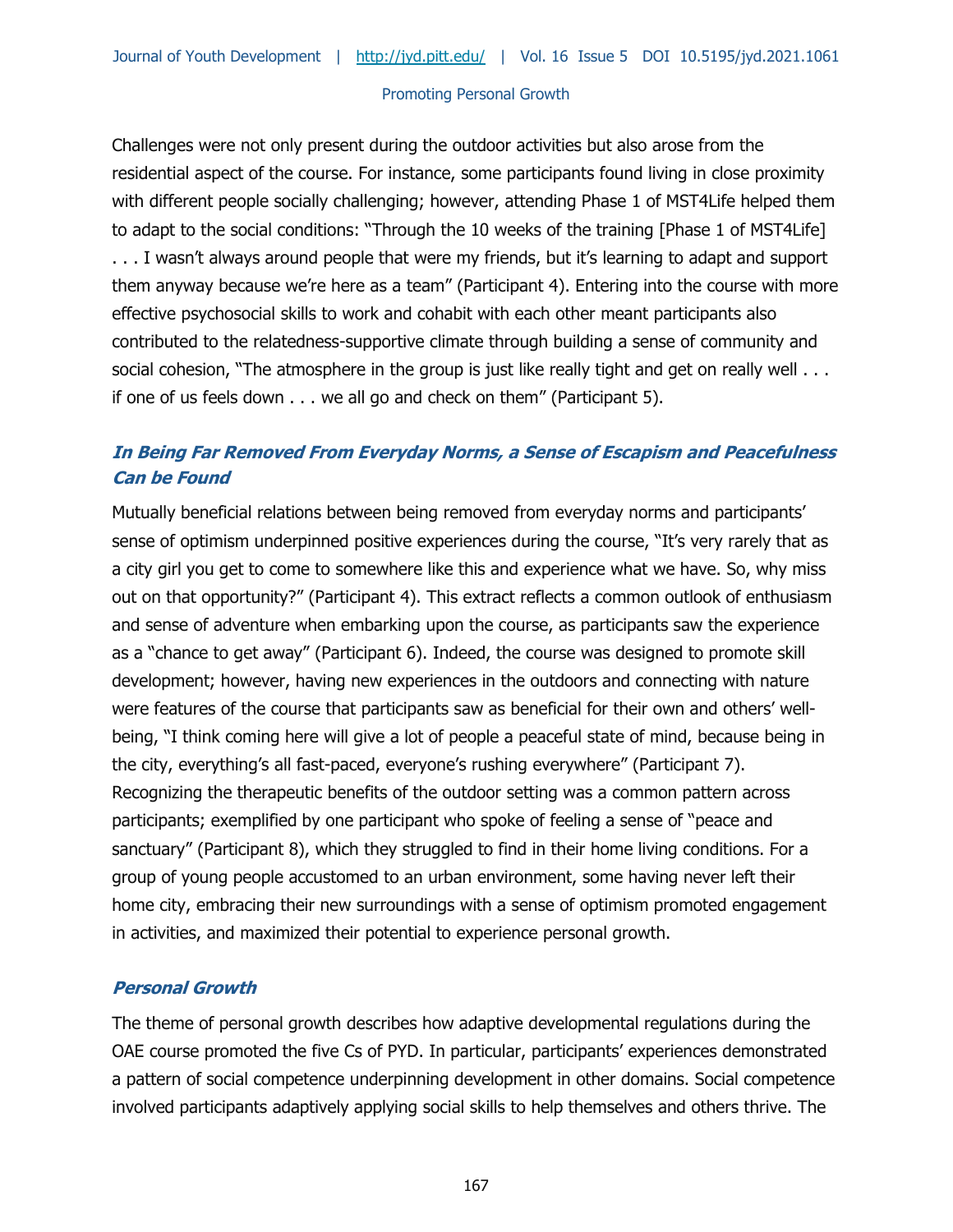social skill of giving and receiving social support, for example, was pertinent in participants' narrative of personal growth,

Rock climbing was really good. It was nice to help someone up there and know they've accomplished something and faced their fears, it was good to know that I helped them do that. That was better than me actually doing it myself. (Participant 9)

Embracing leadership opportunities through team-based activities embedded within a broader need supportive climate resulted in participants' demonstrating balanced development across the five Cs, exemplified through improvements in confidence and awareness of socioemotional needs of others (caring and character). This was poignantly reflected by Participant 10, who recognized there was more to leadership and teamwork than "just giving orders." The participant also saw the value of being considerate of others, which promoted changes in ways they engaged in team-based activities, "I've done more caring, I haven't put myself first like I usually do, I've thought of other people around me" (Participant 10).

Growing in their capacity to care, support, and work effectively with each other, participants thrived in outdoor activities, reflected through feelings of personal and team accomplishments. In the process of achieving goals, participants spoke of how their sense of self-belief (confidence) grew through experiencing support from their peers, "They said . . . 'you can actually do it and we know you can and please don't give up'. I was like, wow, my group actually believes in me" (Participant 11). During challenging activities, peer support was frequently seen as a source of boosting self-esteem and feelings of *competence*, with no recorded data suggesting social support was perceived as peer pressure. This indicates participants were learning to give social support appropriately and, in turn, contributing to a needs-supportive climate through being more caring and feeling more connected with others,

My attitude against people is gonna change, you know, give people a chance and help people more if they're struggling rather than just leaving them . . . encourage them, help them. (Participant 12)

Applying social skills to self-regulate thoughts and behaviours helped participants function effectively in activities and experience a balanced development across the five Cs. For instance, as participants demonstrated more effective listening and communication skills, they also showed more respect for each other (character), "You have to be respectful when approaching certain matters . . . instead of you talking all the time, just sit back and get them to observe the environment, just get a feel how to manage certain situations" (Participant 13). Effective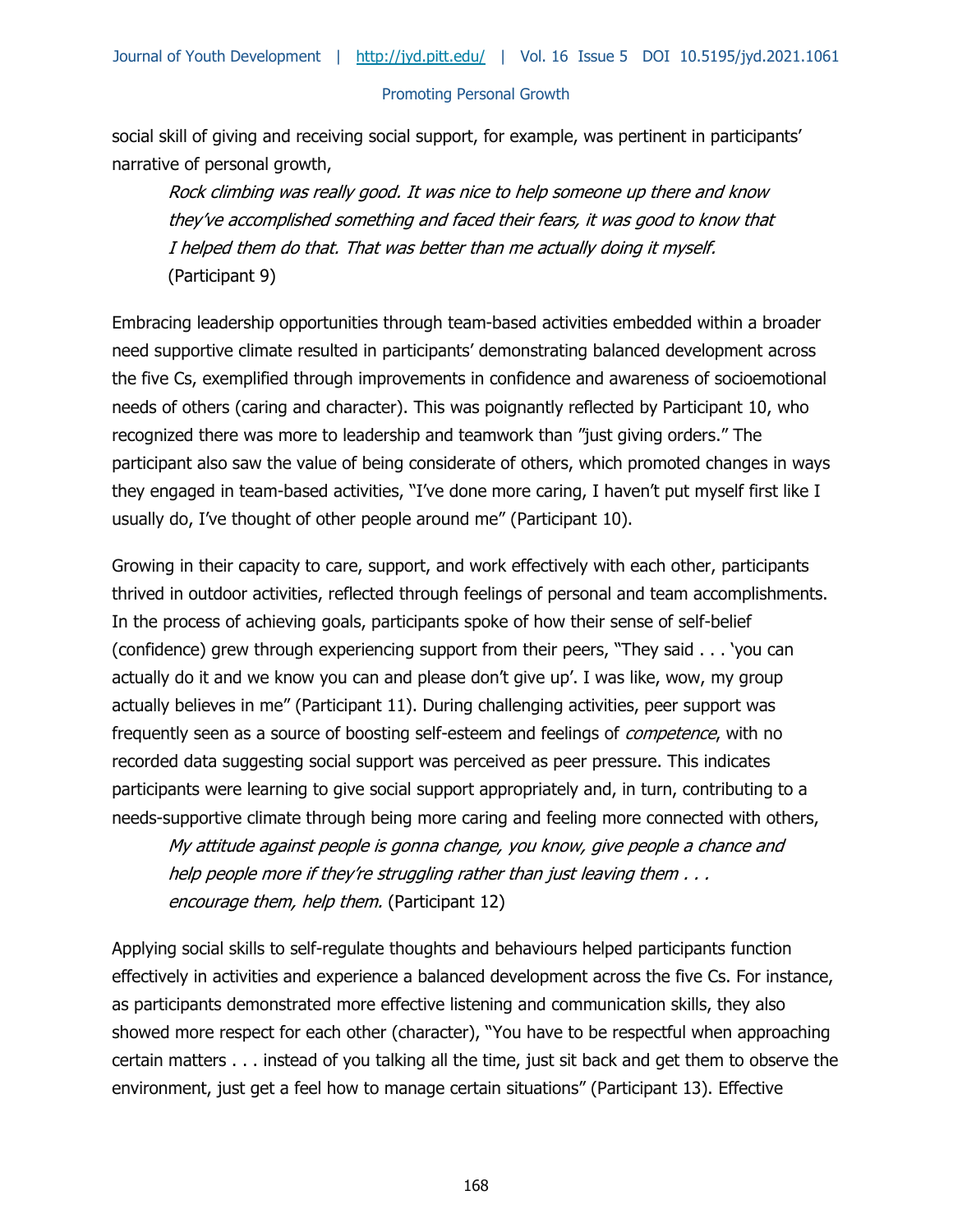communication in team activities also fostered feelings of confidence and connection, especially for more reserved members of the group:

Normally I'm just a person who sits in the back of the room and just won't be heard, but . . . I've got to know everyone, I've got really like, got like a little connection with a few people . . . we're working together, we're taking each other's opinions. (Participant 10)

Improved social competence laid the foundations for participants to feel more connected with staff too. This was particularly evident with housing staff, who participants frequently saw as adults who supported them in managing the complexities in their home lives. However, when taking part in the outdoor activities together, participants had the rare experience of supporting staff, experiencing a shift in their role from being the "helped" to the "helper." This process broke down views and expectations of "the other," serving to empower participants and promote positive adult–youth relationships:

Not a barrier at all between staff and residents, it was more like a natural division, but as the days have gone that's like started to completely disappear and I think that's because a lot of the young people have realized that we're not different. (Participant 4)

## **Indicators of Longer-Term Change**

The final theme described how participants' experiences demonstrated potential longer-term changes, such as indicators of mental health (e.g., well-being and resilience) and the sixth C of contribution (e.g., changes in intentions and attitudes). Two subthemes were constructed: (a) It's more than just climbing a mountain–fostering positive mental health in the outdoors, and (b) changes in intentions and attitudes – the potential for sustained change.

# **It's More Than Just Climbing a Mountain—Fostering Positive Mental Health in the Outdoors**

This subtheme reflects improvements in feelings of well-being and resilience facilitated through engaging in the outdoor setting and activities. The mountain hike, in particular, was seen by participants as the "pinnacle" of the course as they prepared to scale the second largest peak in the area. Subsequently, the activity was most frequently referenced for its sense of challenge and achievement (both mental and physical), providing meaningful experiences, and often seen as the catalyst for change.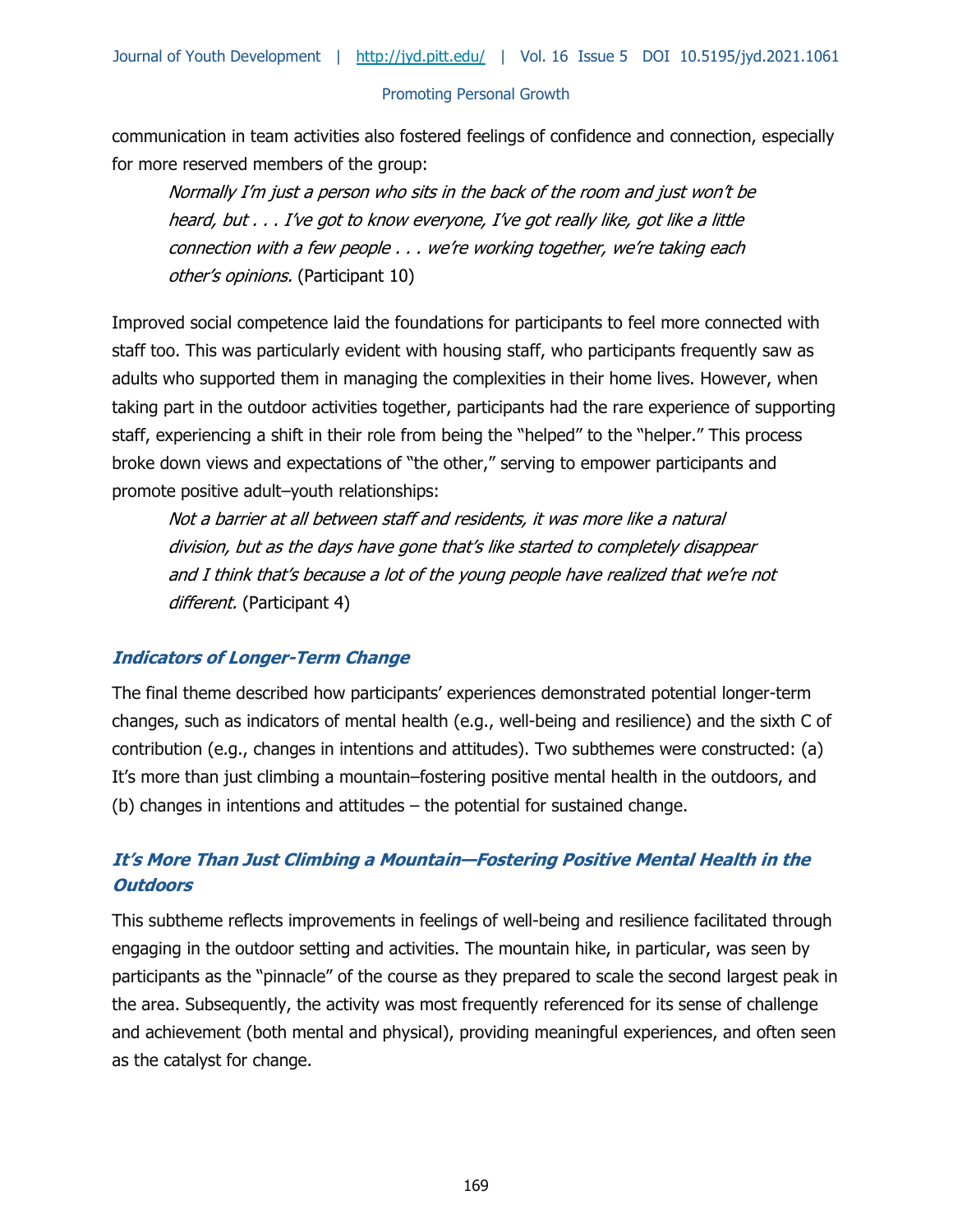It's made me realize I'm actually a lot stronger than I thought I was, both physically and mentally, in the sense that I climbed a mountain today and I didn't think I'd ever be physically able to do that . . . I think that was a test of mental strength more than anything, like determining if it was worth it or not, going through physical pain to get that sense of accomplishment, and it was. (Participant 4)

Climbing the mountain instilled physical competence, leading to a sense of pride and personal fulfilment. As a result, participants started to view themselves in a more positive light, "My mindset has changed, before I used to always give up, but now I have learned determination, I've learned to prepare within myself and just try my best" (Participant 14). As depicted in this extract, participants identified with feelings of resilience in overcoming challenges and recognizing achievements beyond their expectations; when reflected upon, these experiences were often seen as powerful life lessons,

I've learned that no matter how big a task, a mountain . . . if you've got enough desire and will to tell yourself to do it or to tell yourself to take each step, and one foot after another, then I'm pretty sure you're gonna be alright with other things in life really . . . train yourself to be mentally resistant in hard tasks. (Participant 15)

Participants' perceptions of self-worth and resilience after achieving personal and team accomplishments were closely linked to well-being. This was exemplified in feelings of social well-being, reflected through a sense of belonging with peers and personal well-being, interpreted from expressions of satisfaction, enjoyment and a sense of reconnection with one's self:

I've learnt how to be myself again because I was never really me, I never really did the things that I like to do, like climbing rocks, going in the water, doing all the stuff that I like to do. (Participant 16)

# **Changes in Intentions and Attitudes—The Potential for Sustained Change**

Experiences during the course also shaped participants' desires to make changes when returning home, reflected through intentions to make positive contributions to themselves and others. These intentions stemmed from changes in how participants viewed themselves and those around them, and the potential for longer-term change underpinned by many participants identifying with intrinsically driven motivations.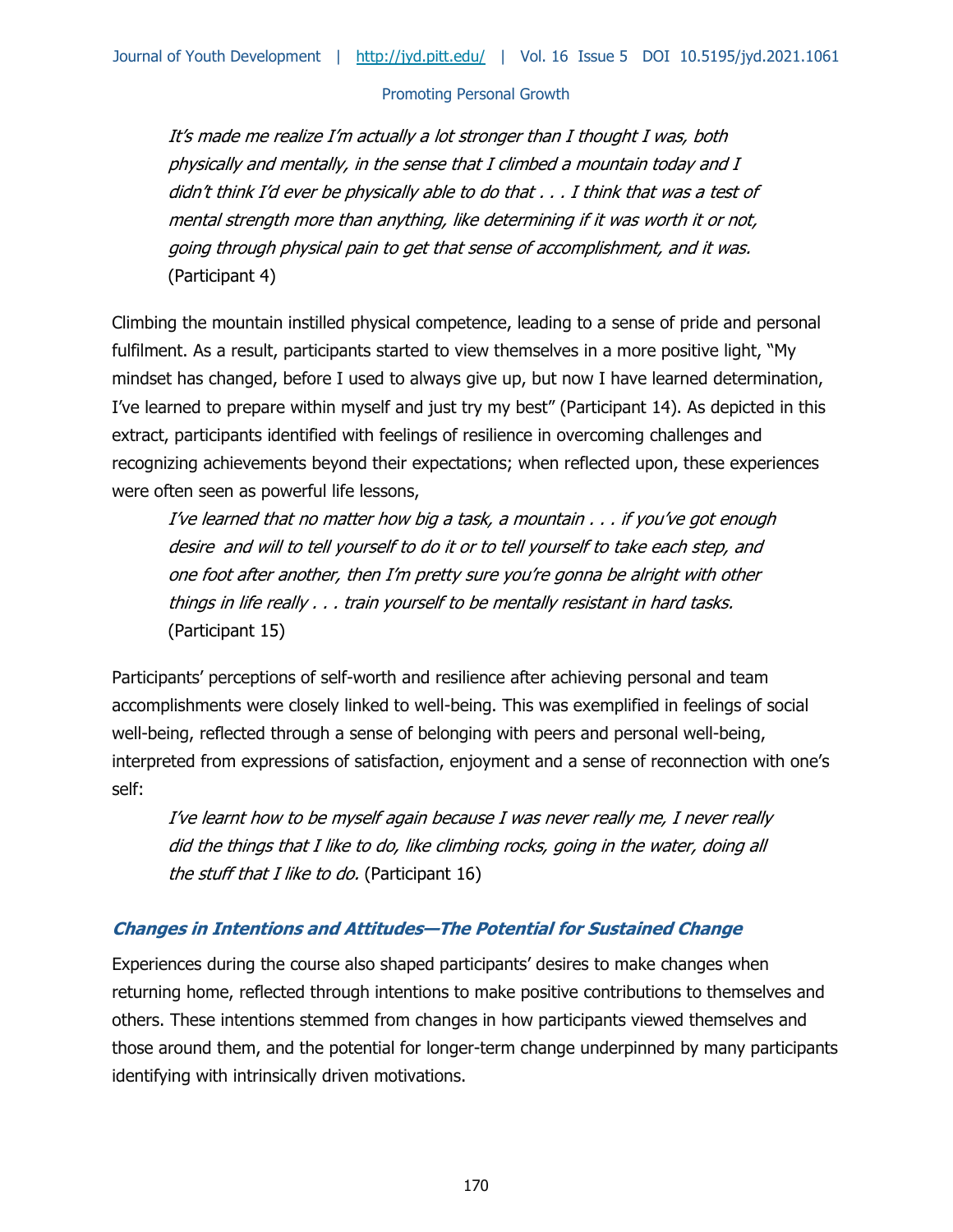I think that's kinda made me re-evaluate and recognize as well my own capabilities . . . it's really like affirmed within me that I don't want to be defined by my fears . . . I want to keep pushing myself. (Participant 4)

For this participant, their intrinsic drive was also reflected in their desire to adopt a healthier lifestyle following the OAE course: "make a conscious effort to eat a more healthy diet, drink more water . . . just do a bit more exercise because the feeling afterwards, I felt amazing" (Participant 4). Outdoor activities enabled young people to engage with physical activity in a novel way, prompting them to question their preconceived notions of what it means to be physically active and healthy. A similar process was observed when engaging with nature; at first young people were cautious and, in some cases, reluctant. However, towards the end of the course, many participants spoke of appreciating the mental and physical benefits of spending time in the outdoors and expressed their intention to make more conscious efforts to engage with nature when they returned home:

I will go out more, like find more places like this . . . I'm calmer here, so I think when I get back to [home] I'm gonna try and maintain that calmness . . . go out on an adventure and have more breaks away. (Participant 17)

Indeed, many participants experienced socio-emotional benefits during the course, including a sense of calm and peacefulness from being in the natural environment. The course also helped participants change their perceptions of how they interact and work with new people; with participants recognizing transferability of the social skills they had developed and identified areas in their lives where they could be applied:

Once I go from here I can take all this sort of, communication skills, teamwork all this put it into real life, go into to work, how to make friends, and how to communicate with people and having respect to one and other. (Participant 18)

Participants demonstrated an awareness of how social skills could be applied in other settings and intentionality to do so. Moreover, their narratives also reflected more subtle changes in social attitudes that could be transferred beyond the course. For instance, positive social dynamics during the course contributed to challenging participants' preconceptions and expectations of others: "I always just assume people are going to be horrible until you get to know them. And all of these people are nice when you get to know them" (Participant 19). Breaking down negative social expectations helped participants understand each other and work more effectively as a team. These positive social experiences appeared to leave a long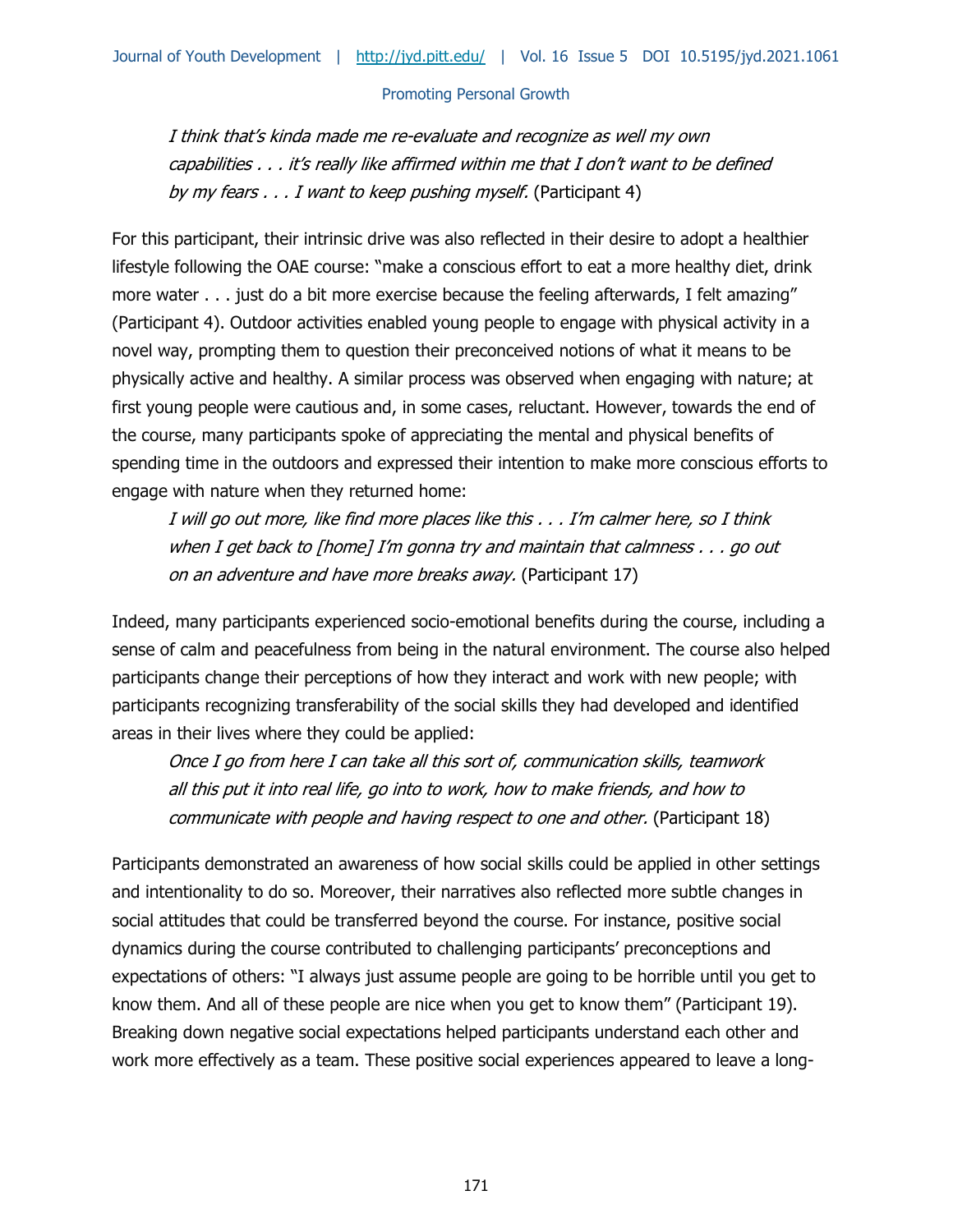Journal of Youth Development | <http://jyd.pitt.edu/>| Vol. 16 Issue 5 DOI 10.5195/jyd.2021.1061

#### Promoting Personal Growth

lasting impression on participants, fostering social attitudes and behaviors that were more empathetic and compassionate,

My attitude against people is gonna change, give people a chance and help people more if they're struggling rather than just leaving them . . . Encourage them, help them. I'm gonna bring that with me definitely. (Participant 20)

# **Discussion**

This study was an investigation into the impact of an OAE course on indicators of personal growth and mental health for young people experiencing homelessness. Participants' narratives depicted a story through which development in the five Cs emanated from feeling socially competent, most typically reflected in experiences of giving and receiving social support. Participants were provided opportunities to develop social competence through team-based activities and challenging experiences embedded in a needs-supportive environment, serving to support participants' psychological well-being and balanced development across the five Cs. Balanced development of the five Cs suggested adaptive developmental regulations were fostered during the OAE course, a process facilitated by participants developing the required psychosocial skills from attending Phase 1 of MST4Life and embracing the outdoor environment with a sense of optimism. There was also evidence of longer-term benefits, with participants reflecting improved well-being and resilience (indicators of mental health) and intrinsically driven intentions for positive change beyond the course.

A unique ecological asset of the OAE course was a needs-supportive climate; in particular, feelings of relatedness were a central theme in positive experiences. Previous research corroborates this finding, highlighting how fostering a sense of belonging in disadvantaged young people is associated with enjoyment and personal growth in outdoors-based programs (Bowen & Neill, 2016; Bowers et al., 2019). However, building a sense of belonging can be difficult in shorter courses (e.g., 3 to 5 days) and in groups unfamiliar with the outdoors (Bowers et al., 2019). The present study provides a novel, theory-informed solution to this issue, indicating a needs supportive atmosphere (informed by SDT) can foster positive adultyouth and peer-peer relationships during a 3- to 4-day course. Integration of principles from SDT and relational developmental systems demonstrates the compatibility of these theories to inform contextual conditions and motivational climates that promote positive outcomes during OAE-based youth development courses (Sibthorp et al., 2007; Sproule et al., 2013).

Additionally, findings from the current study suggest a needs-supportive climate can promote psychological well-being and development of young people unfamiliar with the outdoors.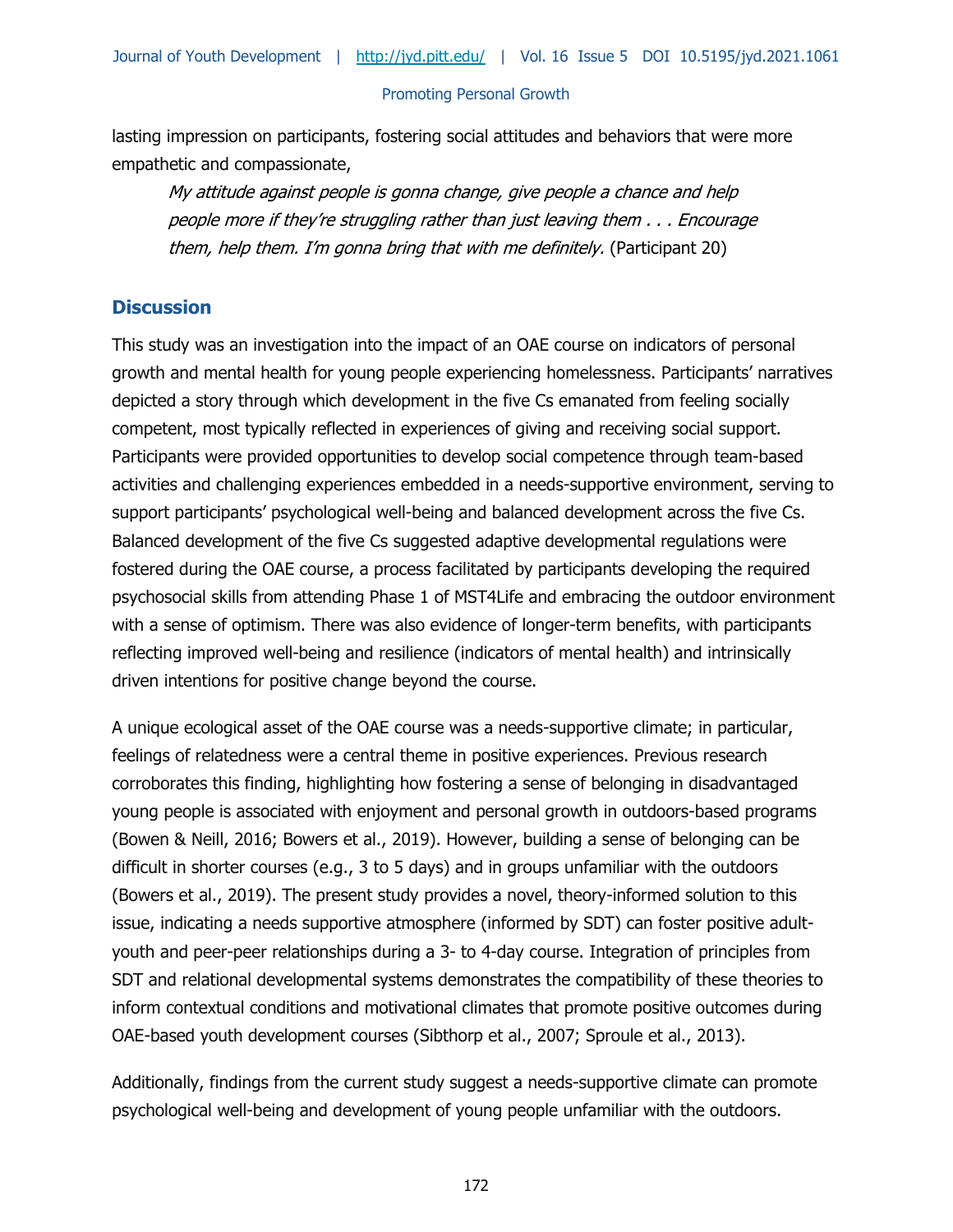Aligning developmental and motivational theories is an important consideration for making outdoor courses more accessible for marginalized young people (Browne et al., 2019; Warren et al., 2014). Practitioners implementing OAE courses for young people with complex support needs should consider how participants' basic psychological needs are supported to maximize potential short- and longer-term benefits. Future research exploring the efficacy of multitheoretical and psychologically-informed approaches to OAE-based PYD programs would provide valuable applied and conceptual insights (Brink & Wissing, 2012; MacKenzie et al., 2014).

Adaptive developmental regulations were also fostered through the participants' strengths. Embracing new experiences and challenges with a sense of optimism reflected how participants approached the OAE course with a growth mindset (O'Brien & Lomas, 2017). A growth mindset typically reflects a perception that challenges are opportunities to learn (Elliot & Dweck, 1998) and has been associated with feelings of resilience and self-efficacy in an outdoor personal development program–outcomes reflected in the present study (O'Brien & Lomas, 2017). Optimism and resilience in young people experiencing homelessness have been correlated with life satisfaction (Rew et al., 2019); however, without intervention, this population often have negative outlooks on their futures (Kidd, 2007). Through Phase 1 of MST4Life, participants developed a growth mindset in preparation for the OAE course, exemplified in more positive self-perceptions, adaptive coping strategies, and intrinsically driven motivations (Cooley et al., 2019; Parry et al., 2021b; Quinton et al., 2021). The present study highlights the mutual benefits between appropriate psychological preparation *before* the OAE course and challenges presented *during* the OAE course, leading to personal growth, indicators of mental health, and changes in attitudes and intentions. This insight offers a theoretically informed and systematic approach to enabling diverse groups of young people to life-changing experiences during outdoor courses (Harper et al., 2019).

Mutually beneficial relations also appeared between participants having a sense of optimism and the OAE course being far removed from participants' everyday norms. In their home lives, young people experiencing homelessness can feel the burden of their circumstances through socially stigmatizing perceptions (Farrugia, 2011; Watson & Cuervo, 2017). When understood through the lens of relational developmental systems, perceived social judgement and low socioeconomic status are barriers to adaptive developmental opportunities (Lerner & Overton, 2008). OAE courses provide a unique opportunity for young people to experience respite from regular stressors and embrace personal development opportunities (Coates & McKenzie-Mohr, 2010). More broadly, the notion of removing young people from stressful environments and into

173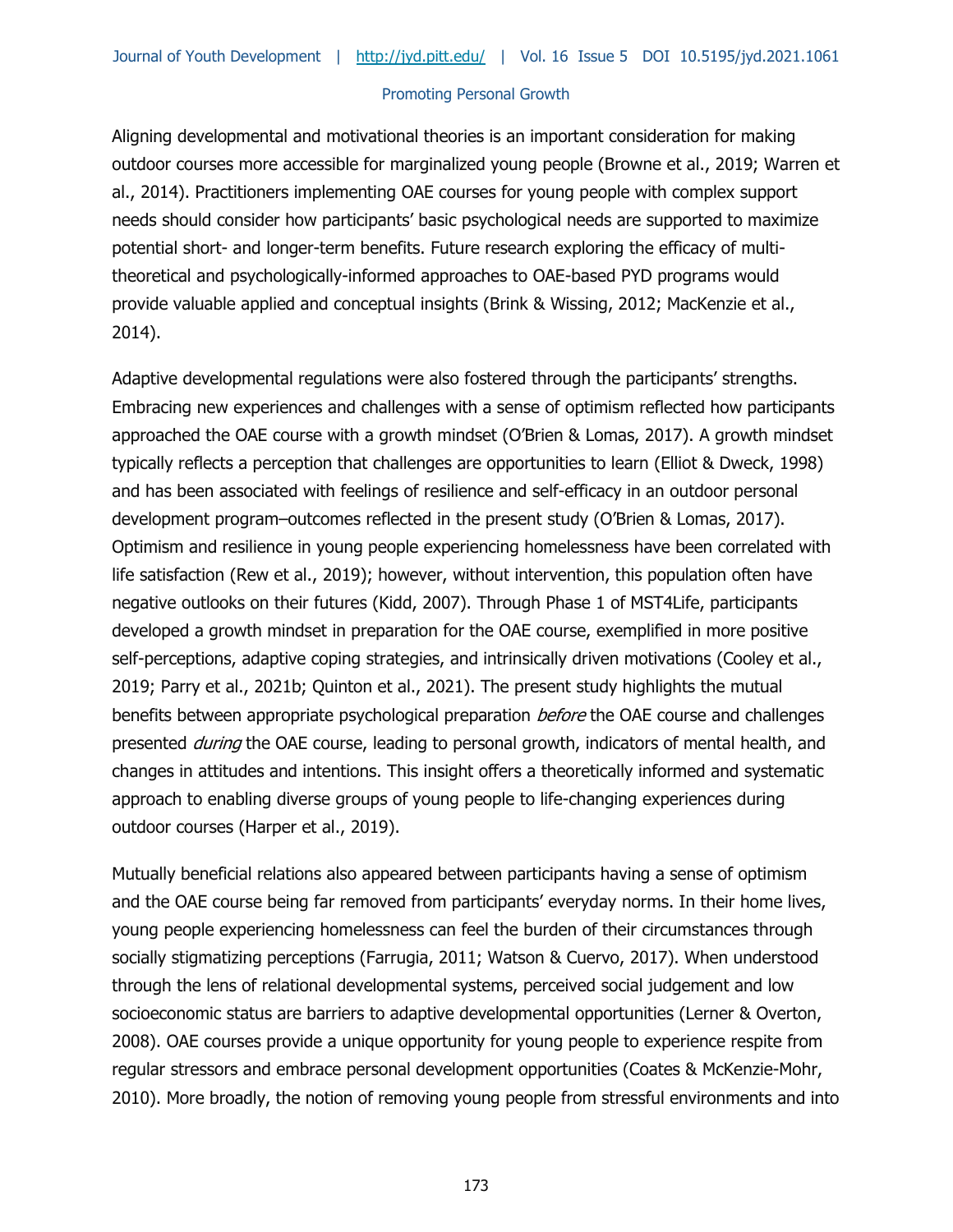physically and psychologically safe spaces that can nurture personal growth and mental health could be an effective strategy for services supporting youth with adverse childhood experiences (Lorenc et al., 2020). In the present study, the OAE course provided meaningful and powerful experiences that nurtured personal growth and laid the foundations for longer-term benefits.

Personal growth during the OAE course was understood through the five Cs of PYD (Lerner et al., 2005; Mercier et al., 2019). The most influential construct appeared to be social competence, reflected by participants' capacity to give and receive social support effectively. Young people experiencing homelessness often have developmental and psychosocial skill deficits, resulting in difficulties forming healthy relationships (Falci et al., 2011; Rokach, 2005). Studies into youth homelessness recognize the importance of young people's social well-being; however, the role of social competence has not been studied (Morton et al., 2020). In a group of at-risk adolescents, participants with greater social competence were more likely to experience educational success and reduced delinquency in early adulthood (Stepp et al., 2011). This would suggest that improving social competence could act as a protective factor against prevalent support needs in young people experiencing homelessness, including social exclusion and mental health issues (Homeless Link, 2018). Moreover, given the effectiveness of SDT-informed housing services to promote quality of life and perceptions of social support (Krabbenborg et al., 2017), social competence may enhance young people's capacity to engage with psychologically informed services (Cumming et al., 2017). As such, the youth homeless sector would benefit from PYD and OAE programs due to their propensity to foster social competence and, thus, enhance young people's capacity for positive engagement and personal growth.

## **Strengths and Limitations**

During the 5-year data collection period, changes were made to the OAE course; most notably, it was extended from 3 to 4 days. In keeping with the community-based participatory approach of the MST4Life project, the course was extended based on findings from research action cycles and stakeholder consultations (Cumming et al., 2021). Reassuringly, recent fidelity research suggests strong adherence to delivery guidelines across different program cohorts (Tidmarsh et al., 2021). No discernible differences in data collected from cohorts who participated in the 3 day or 4-day course would suggest the length of the OAE course did not appear to have a major influence on participants' experiences.

The present study provides novel evidence of how the OAE course contributes to the societal and economic benefits of the MST4Life program. For instance, a recent cost-benefit analysis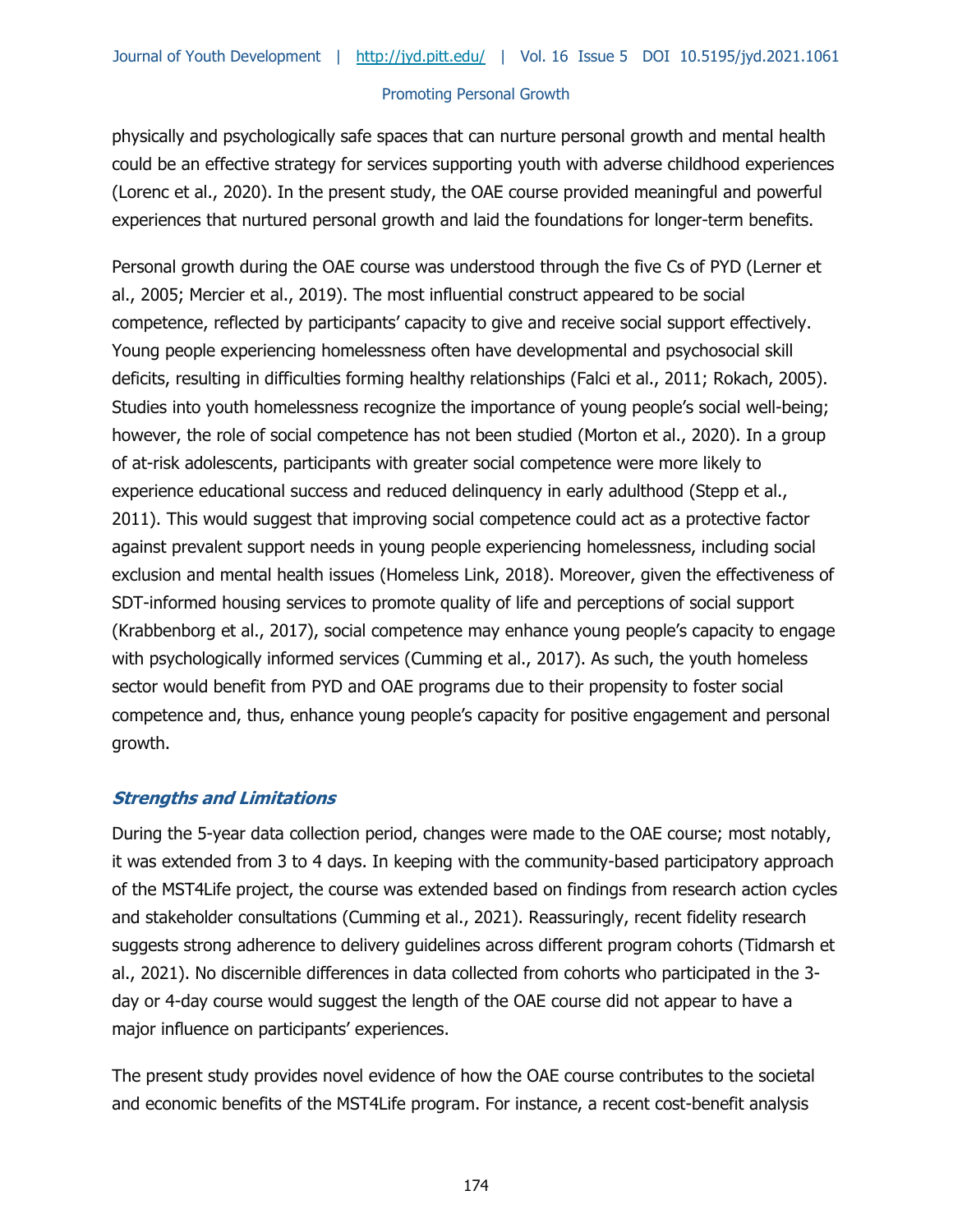suggested MST4Life can reduce the number of young people who are not in education, employment or training by 30 percentage points compared to psychologically informed case management support alone (Jabbour & Siu, 2019). Along with additional evaluations of MST4Life (Cooley et al., 2019; Quinton et al., 2021; Parry et al., 2021b), there is a compelling case for the OAE course having an influential role in supporting longer-term changes through improvements in indicators of mental health and changes in intentions and attitudes. As such, commissioners should consider the potential longer-term cost benefits of funding outdoorsbased youth development programs when working with young people experiencing homelessness and complex support needs. Additional research providing follow-up measures of social inclusion and health status are required to strengthen the case for OAE courses being a cost-effective approach to tackling social and health inequalities.

The current study applied a semi-structured diary room method for data collection (Cooley et al., 2014). One methodological strength of the diary room method was that it could be implemented through a participatory approach, helping to promote more inclusive engagement by overcoming barriers, such as learning difficulties and nerves (Conolly, 2008; Cumming et al., 2021). Flexible use of the method was necessary to uphold the broader community-based participatory principles of the MST4Life research project and support participants' sense of autonomy in the research process (Cumming et al., 2021). In community-based research, upholding core values of research equity should always be considered in balance with maintaining research protocols. In the current study, supporting participants to engage with data collection in ways that helped them feel comfortable and confident took precedence over adhering to strict methodological protocols. However, the resulting variations in the method's application may have influenced how or what experiences were expressed. For instance, with a peer or researcher asking the questions, experiences may be susceptible to social desirability effects. On the other hand, peer interviewing has been found to limit social desirability in hardto-reach populations (Benoit et al., 2005). Additionally, when participants requested the researcher's support during the diary room, it was usually because a good rapport had been established. A strong sense of rapport with participants, coupled with being trained in qualitative data collection, could have helped to minimize social desirability effects (Bergen & Labonté, 2020). On the other hand, there is evidence to suggest that strong rapport between researchers and participants can lead to sensitive and personal experiences not being shared in one-to-one qualitative data collection methods (Latkin et al., 2016).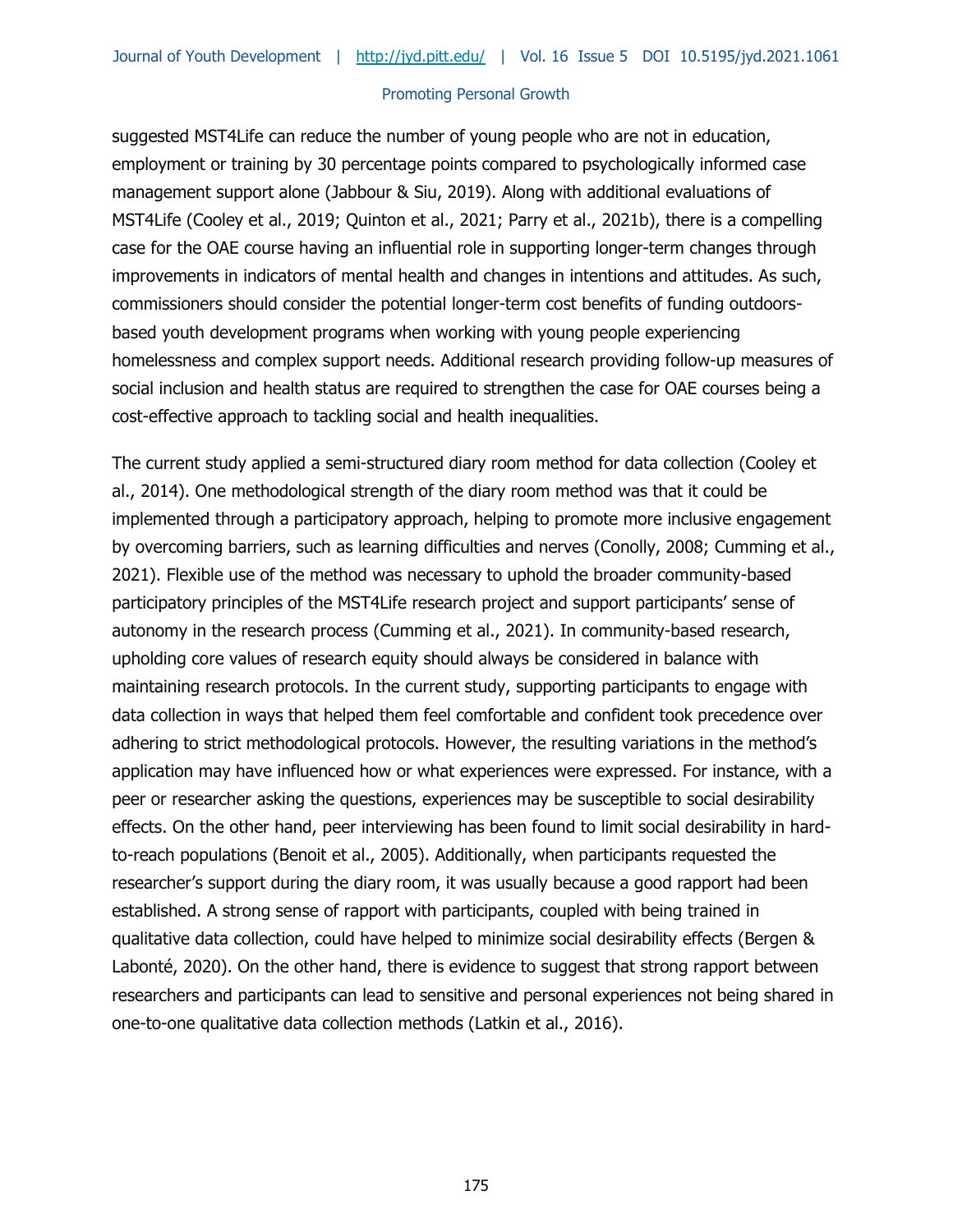# **Conclusion**

Findings presented in this study support the efficacy of the MST4Life's OAE course to consistently create adaptive developmental regulations that foster improvements in personal growth and longer-term benefits in a diverse sample of young people experiencing homelessness. Additionally, findings highlighted how preparing participants with psychosocial skills and qualities (e.g., social skills, optimism) in a preceding psychoeducational programme enabled them to experience personal growth and well-being benefits during the OAE course. Personal growth was understood through the five Cs of PYD, of which social competence appeared to be the most influential construct for promoting thriving experiences and a socially supportive environment.

The present study provides support for the implementation of OAE-based youth development programs with young people experiencing homelessness. However, given the novel nature of this study, further research is required. Valuable contributions would include mixed-method evaluations of personal growth (i.e., adopting a five Cs framework) and mental health (i.e., well-being and resilience), as well as comparison and follow-up studies to generate a clearer understanding of the longer-term implications. More broadly, with an increasing number of young people experiencing health disparities in the wake of COVID-19 (Young Minds, 2021), policymakers and commissioners should consider the cost-effectiveness benefits of outdoorsbased youth development programmes to promote longer-term improvements in health and well-being.

# **Author Note**

Benjamin John Parry is now a postdoctoral fellow at Clemson University.

# **References**

- Barbour, R. S. (2001, May 5). Checklists for improving rigour in qualitative research: A case of the tail [wagging the dog?](https://doi.org/10.1136/bmj.322.7294.1115) British Medical Journal. BMJ Publishing Group. (https://doi.org/10.1136/bmj.322.7294.1115)
- Benoit, C., Jansson, M., Millar, A., & Phillips, R. (2005). Community-academic research on hard-to-reach populations: Benefits and challenges. *Qualitative Health Research*, 15, 263-282.
- Bergen, N., & Labonté, R. (2020). "Everything is perfect, and we have no problems": Detecting and [limiting social desirability bias in qualitative research.](https://doi.org/10.1177/1049732319889354) *Qualitative Health Research, 30*(5), 783-792. (https://doi.org/10.1177/1049732319889354)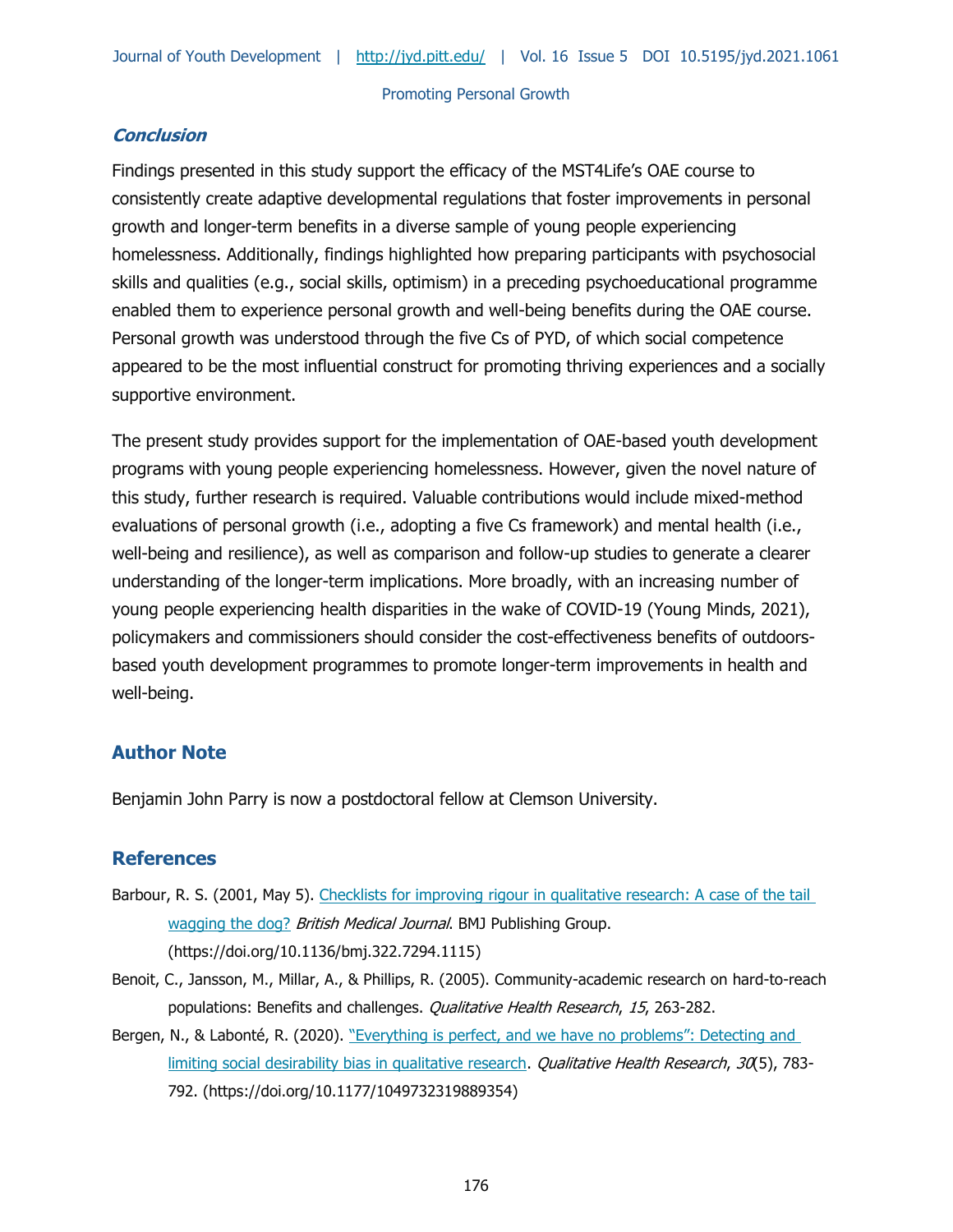- Berry, T., Brown, K. M., Carr, W., Kemmis, S., Elliott, R., Fischer, C., Rennie, D., Frieden, S., Guba, E. G., Lincoln, Y. S., Haraway, D., Heron, J., hooks, b., Lather, P., LeCompte, M. D., McLaughlin, D., Merchant, C., Palmer, P. J., Reason, P. . . . Zeller, N. (2002). [Emerging criteria for quality in](https://doi.org/10.4135/9781412986267)  [qualitative and interpretive research.](https://doi.org/10.4135/9781412986267) In In N. K. Denzin & Y. S. Lincoln (Eds.), The qualitative inquiry reader (pp. 326-345). Sage Publications. (https://doi.org/10.4135/9781412986267)
- Bowen, D. J., & Neill, J. T. (2016). [Effects of the PCYC Catalyst outdoor adventure intervention program](https://doi.org/10.1080/02673843.2015.1027716)  [on youths' life skills, mental health, and delinqu](https://doi.org/10.1080/02673843.2015.1027716)ent behaviour. International Journal of Adolescence and Youth, 21(1), 34-55. (https://doi.org/10.1080/02673843.2015.1027716)
- Bowers, E. P., Larson, L. R., & Sandoval, A. M. (2019). Urban youth perspectives on the benefits and [challenges of outdoor adventure camp.](https://doi.org/10.5195/JYD.2019.809) Journal of Youth Development, 14(4), 122-143. (https://doi.org/10.5195/JYD.2019.809)
- Bowers, E. P., Larson, L. R., & Parry, B. J. (2021). Nature as an ecological asset for positive youth development: Empirical evidence from rural communities [manuscript under review].
- Brandtstädter, J. (2006). [Action perspectives on human development.](https://doi.org/10.1002/9780470147658.chpsy0110) In W. Damon (Series Ed.) & R. M. Lerner (Vol. Ed.), Handbook of Child Psychology: Vol. 1. Theoretical models of human development (6<sup>th</sup> ed., pp. 516-568). John Wiley & Sons. (https://doi.org/10.1002/9780470147658.chpsy0110)
- Braun, V., & Clarke, V. (2019). [Reflecting on reflexive thematic analysis.](https://doi.org/10.1080/2159676X.2019.1628806) Qualitative Research in Sport, Exercise and Health, 11(4), 589-597. (https://doi.org/10.1080/2159676X.2019.1628806)
- Braun, V., & Clarke, V. (2006). [Using thematic analysis in psychology.](https://doi.org/10.1191/1478088706qp063oa) *Qualitative Research in* Psychology, 3(2), 77–101. (https://doi.org/10.1191/1478088706qp063oa)
- Brink, A. J. W., & Wissing, M. P. (2012, July 1). A model for a positive youth development [intervention.](https://doi.org/10.2989/17280583.2012.673491) Journal of Child and Adolescent Mental Health. (https://doi.org/10.2989/17280583.2012.673491)
- Browne, L. P., Gillard, A., & Garst, B. A. (2019). Camp as an institution of socialization: past, present, and [future.](https://doi.org/10.1177/1053825918820369) Journal of Experiential Education, 42(1), 51-64. (https://doi.org/10.1177/1053825918820369)
- Coates, J., & McKenzie-Mohr, S. (2010). Out of the frying pan, into the fire: Trauma in the lives of homeless youth prior to and during homelessness. Journal of Sociology and Social Welfare,  $37(4)$ , 65-96.
- Conolly, A. (2008). [Challenges of generating qualitative data with socially excluded young](https://doi.org/10.1080/13645570701401446)  [people.](https://doi.org/10.1080/13645570701401446) International Journal of Social Research Methodology, 11(3), 201-214. (https://doi.org/10.1080/13645570701401446
- Cooley, S. J., Holland, M. J. G., Cumming, J., Novakovic, E. G., & Burns, V. E. (2014). Introducing the use of a semi-[structured video diary room to investigate students' learning experiences during an](https://doi.org/10.1007/s10734-013-9645-5)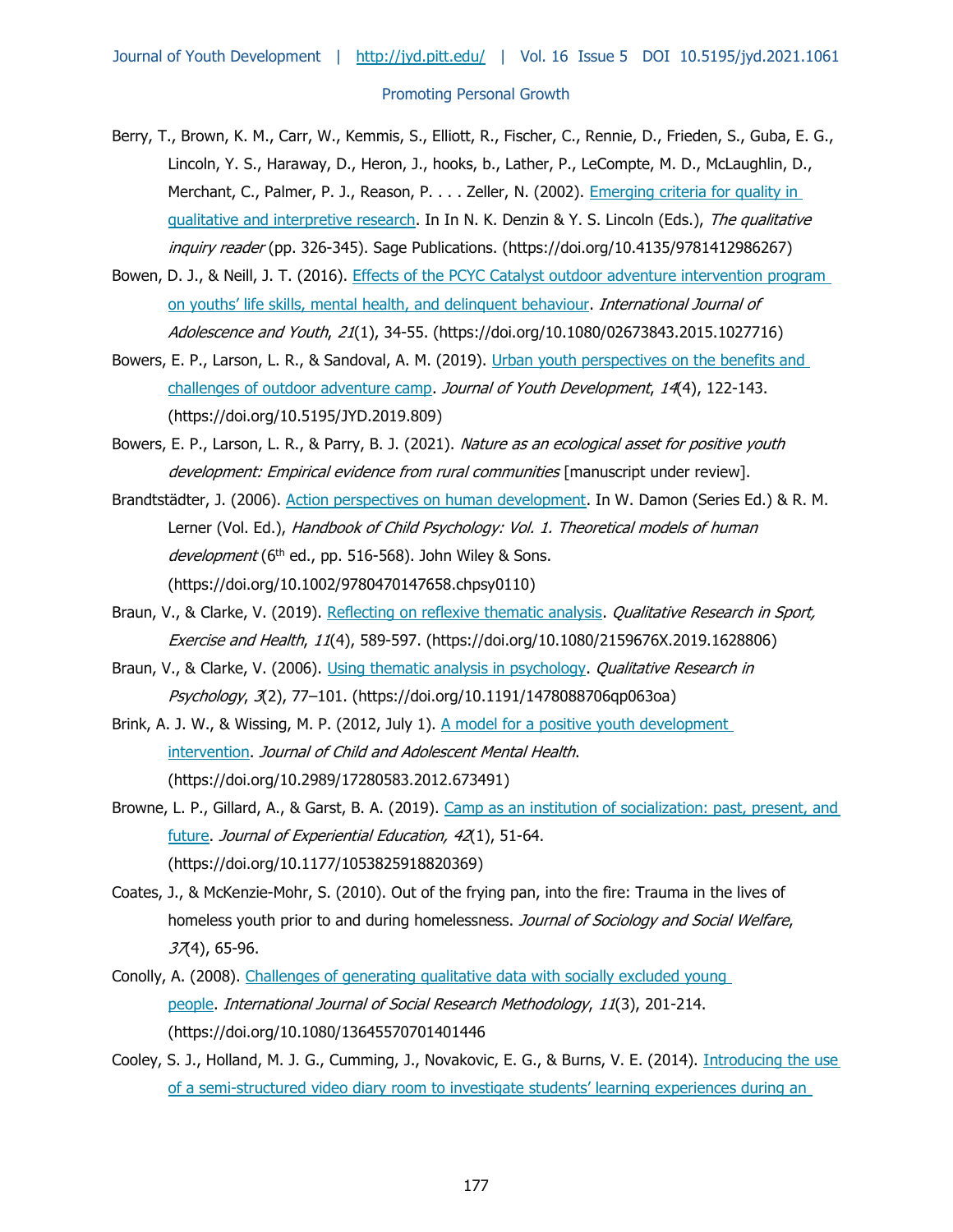[outdoor adventure education groupwork skills course.](https://doi.org/10.1007/s10734-013-9645-5) Higher Education,  $671$ , 105-121. (https://doi.org/10.1007/s10734-013-9645-5)

- Cooley, S. J., Quinton, M. L., Holland, M. J. G., Parry B. J., Cumming J. (2019). [The experiences of](https://doi.org/10.3389/fpsyg.2019.02036)  [homeless youth when using strengths profiling to identify their character strengths.](https://doi.org/10.3389/fpsyg.2019.02036) Frontiers in Psychology, 10 (September), 1-26. (https://doi.org/10.3389/fpsyg.2019.02036)
- Cumming, J., Holland, M. J. G., Clarke, F., Parry, B. J., Quinton, M. L., & Cooley, S. J., (2021). Improving outcomes in homeless young people: A feasibility study of the My Strengths Training for Life™ (MST4Life™) Programme [manuscript in preparation]. School of Sport, Exercise and Rehabilitation Sciences, University of Birmingham
- Cumming, J., Skeate, A., Giles, A. (2017). Case Study 130: St Basils psychologically informed environments – Meeting the emotional and psychological needs of young homeless people. Housing Learning and Improvement.
- Damon, W. (2004). [What is positive youth development?](https://doi.org/10.1177/0002716203260092) Annals of the American Academy of Political and Social Science, 591(January), 13-24. (https://doi.org/10.1177/0002716203260092)
- Eccles, J., & Gootman, J. A., (Eds.). (2002). *Community programs to promote youth development*. National Academies Press. (https://doi.org/10.17226/10022)
- Edidin, J. P., Ganim, Z., Hunter, S. J., & Karnik, N. S. (2012). [The mental and physical health of homeless](https://doi.org/10.1007/s10578-011-0270-1)  [youth: A literature review.](https://doi.org/10.1007/s10578-011-0270-1) Child Psychiatry and Human Development, 43(3), 354-375. (https://doi.org/10.1007/s10578-011-0270-1)
- Elliott, E. S., & Dweck, C. S. (1988). [Goals: An approach to motivation and achievement.](https://doi.org/10.1037/0022-3514.54.1.5) Journal of Personality and Social Psychology, 54(1), 5-12. (https://doi.org/10.1037/0022-3514.54.1.5)
- Falci, C. D., Whitbeck, L. B., Hoyt, D. R., & Rose, T. (2011). Predictors of change in self-reported social [networks among homeless young people.](https://doi.org/10.1111/j.1532-7795.2011.00741.x) Journal of Research on Adolescence, 21(4), 827-841. (https://doi.org/10.1111/j.1532-7795.2011.00741.x)
- Farrugia, D. (2011). The symbolic burden of homelessness: Towards a theory of youth homelessness as [embodied subjectivity.](https://doi.org/10.1177/1440783310380989) Journal of Sociology, 47(1), 71-87. (https://doi.org/10.1177/1440783310380989)
- Feilzer, M. Y. (2010). [Doing mixed methods research pragmatically: Implications for the rediscovery of](https://doi.org/10.1177/1558689809349691)  pragmatism as a research paradigmy. Journal of Mixed Methods Research, 4(1), 6-16. (https://doi.org/10.1177/1558689809349691)
- Forrest-Bank, S. S., Nicotera, N., Anthony, E. K., & Jenson, J. M. (2015). [Finding their way: Perceptions](https://doi.org/10.1016/j.childyouth.2015.05.015)  [of risk, resilience, and positive youth development among adolescents and young adults from](https://doi.org/10.1016/j.childyouth.2015.05.015)  [public housing neighborhoods.](https://doi.org/10.1016/j.childyouth.2015.05.015) Children and Youth Services Review, 55, 147-158. (https://doi.org/10.1016/j.childyouth.2015.05.015)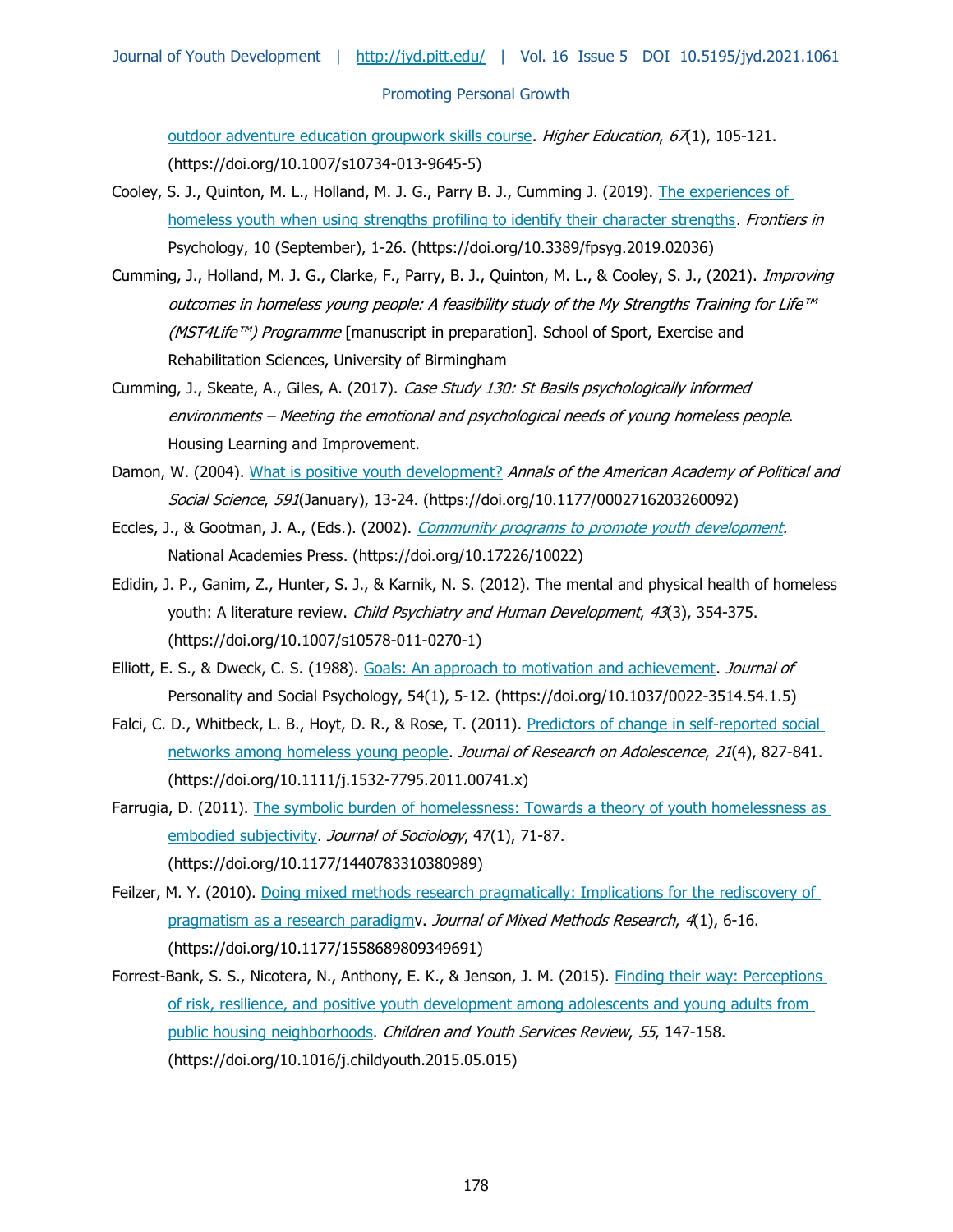- Harper, N. J., Mott, A. J., & Obee, P. (2019). Client perspectives on wilderness therapy as a component [of adolescent residential treatment for problematic substance use and mental health issues.](https://doi.org/10.1016/j.childyouth.2019.104450) Children and Youth Services Review, 105(May), 104450. (https://doi.org/10.1016/j.childyouth.2019.104450)
- Hattie, J., Marsh, H. W., Neill, J. T., & Richards, G. E. (1997). Adventure education and Outward Bound: [Out-of-class experiences that make a lasting difference.](https://doi.org/10.3102/00346543067001043) Review of Educational Research,  $67(1)$ , 43-87. https://doi.org/10.3102/00346543067001043
- Holsen, I., Geldhof, J., Larsen, T., & Aardal, E. (2017). The five Cs of positive youth development in [Norway: Assessment and associations with positive and negative outcomes.](https://doi.org/10.1177/0165025416645668) International Journal of Behavioral Development, 41(5), 559-569. (https://doi.org/10.1177/0165025416645668)
- Homeless Link Research Team. (2018). [Young & homeless 2018.](https://doi.org/10.3171/2016.4.JNS152896) (https://doi.org/10.3171/2016.4.JNS152896)
- Jabbour, L., Siu, J., (2019). [Economic evaluation of the psychologically informed environments: Cost](https://8fe30357-2dc5-4c2c-b70d-5b8e78fc2795.filesusr.com/ugd/f51c2c_0b5ec76cd5ac4de58ae4c5d66da9f401.pdfb)[benefit analysis of Boost and MST4Life™ programmes at St Basils](https://8fe30357-2dc5-4c2c-b70d-5b8e78fc2795.filesusr.com/ugd/f51c2c_0b5ec76cd5ac4de58ae4c5d66da9f401.pdfb). (https://8fe30357-2dc5-4c2cb70d-5b8e78fc2795.filesusr.com/ugd/f51c2c\_0b5ec76cd5ac4de58ae4c5d66da9f401.pdf)
- Kidd, S. A. (2007). [Youth homelessness and social stigma.](https://doi.org/10.1007/s10964-006-9100-3) Journal of Youth and Adolescence, 36(3), 291-299. (https://doi.org/10.1007/s10964-006-9100-3)
- Kirkpatrick, D. (1994). *Evaluating training programs: The four levels.* Berrett-Koehler.
- Krabbenborg, M. A. M., Boersma, S. N., van der Veld, W. M., Vollebergh, W. A. M., & Wolf, J. R. L. M. (2017). [Self-determination in relation to quality of life in homeless young adults: Direct and](https://doi.org/10.1080/17439760.2016.1163404)  [indirect effects through psychological distress and social support.](https://doi.org/10.1080/17439760.2016.1163404) Journal of Positive Psychology, 12(2), 130-140. (https://doi.org/10.1080/17439760.2016.1163404)
- Latkin, C. A., Mai, N. V., Ha, T. V., Sripaipan, T., Zelaya, C., Le Minh, N., Morales, G., & Go, V. F. (2016). [Social desirability response bias and other factors that may influence self-reports of substance](https://doi.org/10.1521/aeap.2016.28.5.417)  [use and hiv risk behaviors: A qualitative study of drug users in vietnam.](https://doi.org/10.1521/aeap.2016.28.5.417) AIDS education and prevention: official publication of the International Society for AIDS Education, 28(5), 417–425. (https://doi.org/10.1521/aeap.2016.28.5.417)
- Lerner, R. M., Dowling, E. M., & Anderson, P. M. (2003). Positive youth development: Thriving as the [basis of personhood and civil society.](https://doi.org/10.1207/S1532480XADS0703_8) Applied Developmental Science, 7(3), 172-180. (https://doi.org/10.1207/S1532480XADS0703\_8)
- Lerner, R. M., Lerner, J. V., Almerigi, J. B., Theokas, C., Phelps, E., Gestsdottir, S., Naudeau, S., Jelicic, H., Alberts, A., Ma, L., Smith, L. M., Boek, D. L., Richman-Raphael, D., Simpson, I., DiDenti Christiansen, E., & von Eye, A. (2005). Positive youth development, participation in community [youth development programs, and community contributions of fifth-grade adolescents: Findings](https://doi.org/10.1177/0272431604272461)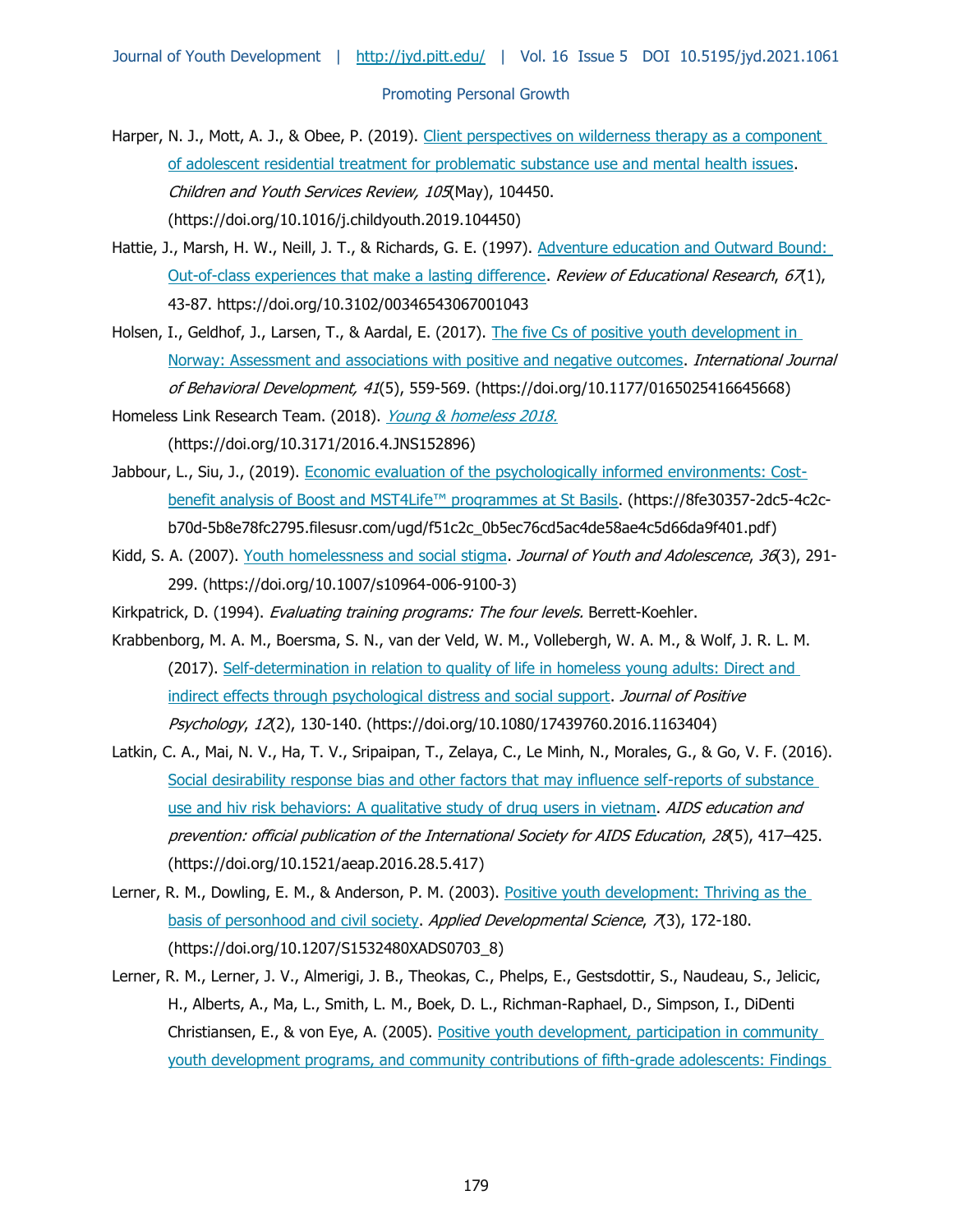[from the first wave of the 4-H study of positive youth development.](https://doi.org/10.1177/0272431604272461) Journal of Early Adolescence, 25(1), 17-71. (https://doi.org/10.1177/0272431604272461 )

- Lerner, R. M., Lerner, J. V., Lewin-Bizan, S., Bowers, E. P., Boyd, M. J., Mueller, M. K., Schmid, C., & Napolitano, C. M. (2011). Positive youth development: Processes, programs, and [problematics.](https://doi.org/10.5195/jyd.2011.174) Journal of Youth Development, 6(3), 38-62. (https://doi.org/10.5195/jyd.2011.174)
- Lerner, R. M., & Overton, W. F. (2008). [Exemplifying the integrations of the relational developmental](https://doi.org/10.1177/0743558408314385)  [system: Synthesizing theory, research, and application to promote positive development and](https://doi.org/10.1177/0743558408314385)  [social justice.](https://doi.org/10.1177/0743558408314385) Journal of Adolescent Research, 23(3), 245-255. (https://doi.org/10.1177/0743558408314385)
- Levitt, H. M., Motulsky, S. L., Wertz, F. J., Morrow, S. L., & Ponterotto, J. G. (2017). [Recommendations](https://doi.org/10.1037/qup0000082)  for designing and reviewing qualitative research in psychology: Promoting methodological [integrity.](https://doi.org/10.1037/qup0000082) Qualitative Psychology, 4(1), 2-22. (https://doi.org/10.1037/qup0000082)
- Lincoln, Y. S., & Denzin, N. K. (2011). Emerging criteria for quality in qualitative and interpretive research. In N. K. Denzin & Y. S. Lincoln (Eds.), The qualitative inquiry reader (pp. 326–345). Sage Publications.
- Lorenc, T., Lester, S., Sutcliffe, K., Stansfield, C., & Thomas, J. (2020). Interventions to support people [exposed to adverse childhood experiences: Systematic review of systematic reviews.](https://doi.org/10.1186/s12889-020-08789-0) BMC Public Health, 20(1). (https://doi.org/10.1186/s12889-020-08789-0)
- Mackenzie, S., Son, J. S., & Hollenhorst, S. (2014). Unifying psychology and experiential education: [toward an integrated understanding of why it works.](https://doi.org/10.1177/1053825913518894) Journal of Experiential Education, 37(1), 75-88. (https://doi.org/10.1177/1053825913518894)
- Mercier, J., Powell, C., Langdon-Pole, G., Finau, D., Hicks, K., Bourchier, L., & Hampton, J. (2019). The [five Cs of positive youth development in an Aotearoa/New Zealand program context.](https://doi.org/10.5195/JYD.2019.774) Journal of Youth Development, 14(4), 36-58. (https://doi.org/10.5195/JYD.2019.774)
- Mertens, D. M. (2007). [Transformative Paradigm: Mixed Methods and Social Justice.](https://doi.org/10.1177/1558689807302811) Journal of Mixed Methods Research, 1(3), 212-225. (https://doi.org/10.1177/1558689807302811)
- Morgan, D. L. (2014). [Pragmatism as a paradigm for social research.](https://doi.org/10.1177/1077800413513733) Qualitative Inquiry, 20(8), 1045-1053. (https://doi.org/10.1177/1077800413513733)
- Morton, M. H., Dworsky, A., Matjasko, J. L., Curry, S. R., Schlueter, D., Chávez, R., & Farrell, A. F. (2018). [Prevalence and correlates of youth homelessness in the United States.](https://doi.org/10.1016/j.jadohealth.2017.10.006) Journal of Adolescent Health, 62(1), 14–21. (https://doi.org/10.1016/j.jadohealth.2017.10.006)
- Morton, M. H., Kugley, S., Epstein, R., & Farrell, A. (2020). Interventions for youth homelessness: A [systematic review of effectiveness studies.](https://doi.org/10.1016/j.childyouth.2020.105096) Children and Youth Services Review, 116(May). (https://doi.org/10.1016/j.childyouth.2020.105096)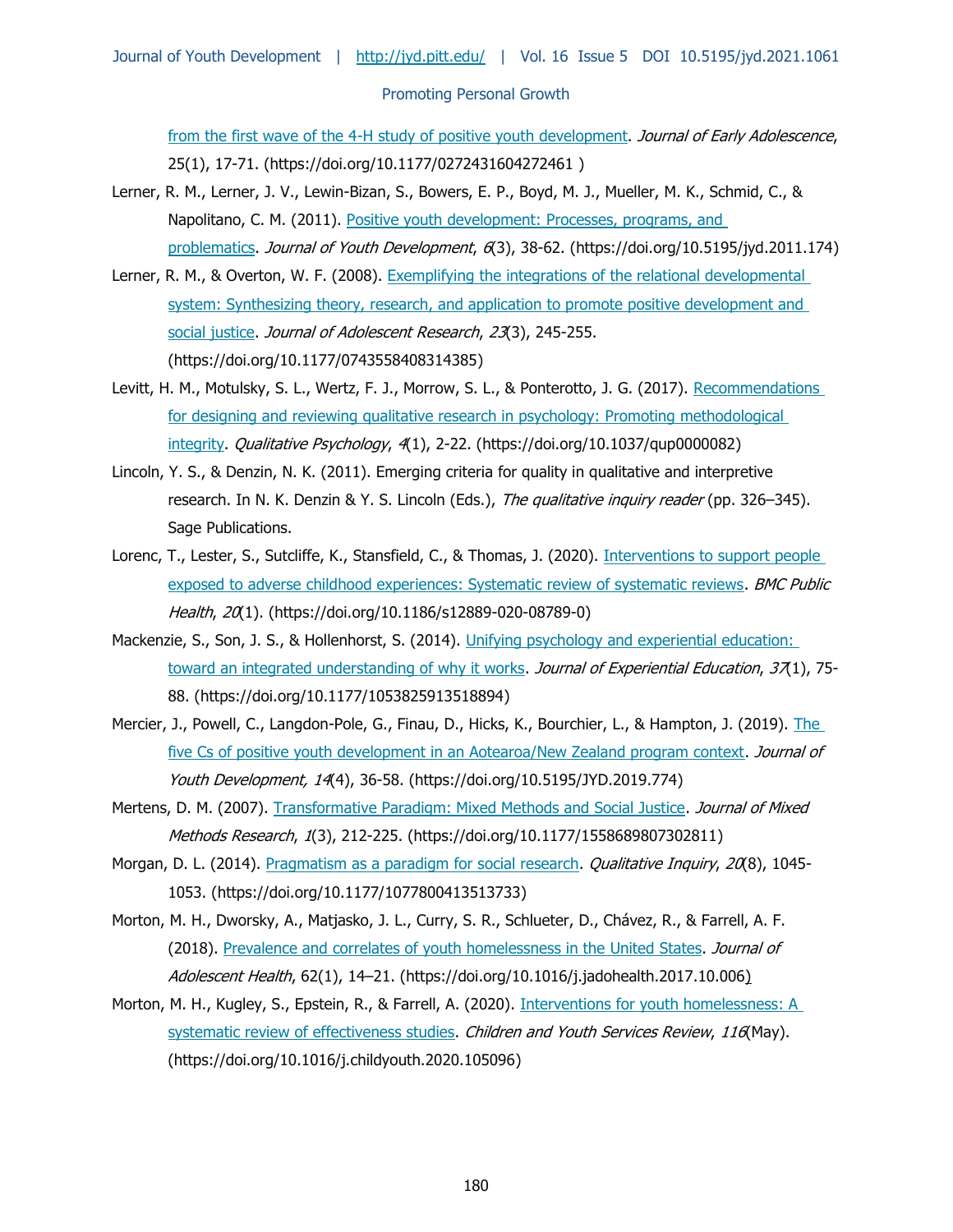- Mygind, L., Kjeldsted, E., Hartmeyer, R., Mygind, E., Bølling, M., & Bentsen, P. (2019). [Mental, physical](https://doi.org/10.1016/j.healthplace.2019.05.014)  [and social health benefits of immersive nature-experience for children and adolescents: A](https://doi.org/10.1016/j.healthplace.2019.05.014)  [systematic review and quality assessment of the evidence.](https://doi.org/10.1016/j.healthplace.2019.05.014) *Health and Place*, 58(October 2018), 102136. (https://doi.org/10.1016/j.healthplace.2019.05.014)
- Norton, C. L., & Watt, T. T. (2014). Exploring the [impact of a wilderness-based positive youth](https://doi.org/10.1177/1053825913503113)  [development program for urban youth.](https://doi.org/10.1177/1053825913503113) Journal of Experiential Education, 37(4), 335-350. (https://doi.org/10.1177/1053825913503113)
- Nowell, L. S., Norris, J. M., White, D. E., & Moules, N. J. (2017). [Thematic analysis: Striving to meet the](https://doi.org/10.1177/1609406917733847)  [trustworthiness criteria.](https://doi.org/10.1177/1609406917733847) International Journal of Qualitative Methods, 16(1). (https://doi.org/10.1177/1609406917733847)
- O'Brien, K., & Lomas, T. (2017). Developing a growth mindset through outdoor personal development: [Can an intervention underpinned by psychology increase the impact of an outdoor learning](https://doi.org/10.1080/14729679.2016.1232199)  [course for young people?](https://doi.org/10.1080/14729679.2016.1232199) Journal of Adventure Education and Outdoor Learning, 17(2), 133-147. (https://doi.org/10.1080/14729679.2016.1232199)
- Parry, B. J., Thompson. J. L., Holland, M. J. G., Cooley, S. J., Quinton, M. L., & Cumming, J. (2021a). Health outcomes of physical activity-based positive youth development for disadvantaged young people: A systematic review [manuscript in preparation]. School of Sport, Exercise and Rehabilitation Sciences, University of Birmingham, UK.
- Parry, B. J., Thompson. J. L., Holland, M. J. G., Quinton, M. L., & Cumming, J. (2021b). *Improving* [outcomes in young people experiencing homelessness with My Strengths Training for Life™](https://doi.org/10.1016/j.childyouth.2020.105793)  [\(MST4Life™\): A qualitative realist evaluation](https://doi.org/10.1016/j.childyouth.2020.105793). Children and Youth Services Review. 121, 105793 (https://doi.org/10.1016/j.childyouth.2020.105793)
- Quinton, M. L., Clarke, F. J., Parry, B. J., & Cumming, J. (2021). An evaluation of My Strengths Training for Life™ for improving resilience and well-being of young people experiencing homelessness. Journal of Community Psychology, 1-19. (https://doi.org/10.1002/jcop.22517)
- Rew, L., Slesnick, N., Johnson, K., Aguilar, R., & Cengiz, A. (2019). Positive attributes and life satisfaction [in homeless youth.](https://doi.org/10.1016/j.childyouth.2019.02.021) Children and Youth Services Review, 100(February), 1-8. (https://doi.org/10.1016/j.childyouth.2019.02.021)
- Rice, E., Kurzban, S., & Ray, D. (2012). Homeless but connected: the role of heterogeneous social [network ties and social networking technology in the](https://doi.org/10.1007/s10597-011-9462-1) mental health outcomes of street-living [adolescents.](https://doi.org/10.1007/s10597-011-9462-1) Community Mental Health Journal, 48(6), 692-698. (https://doi.org/10.1007/s10597-011-9462-1)
- Rokach, A. (2005). [The causes of loneliness in homeless youth.](https://doi.org/10.3200/JRLP.139.5.469-480) Journal of Psychology: Interdisciplinary and Applied, 139(5), 469-480. (https://doi.org/10.3200/JRLP.139.5.469-480)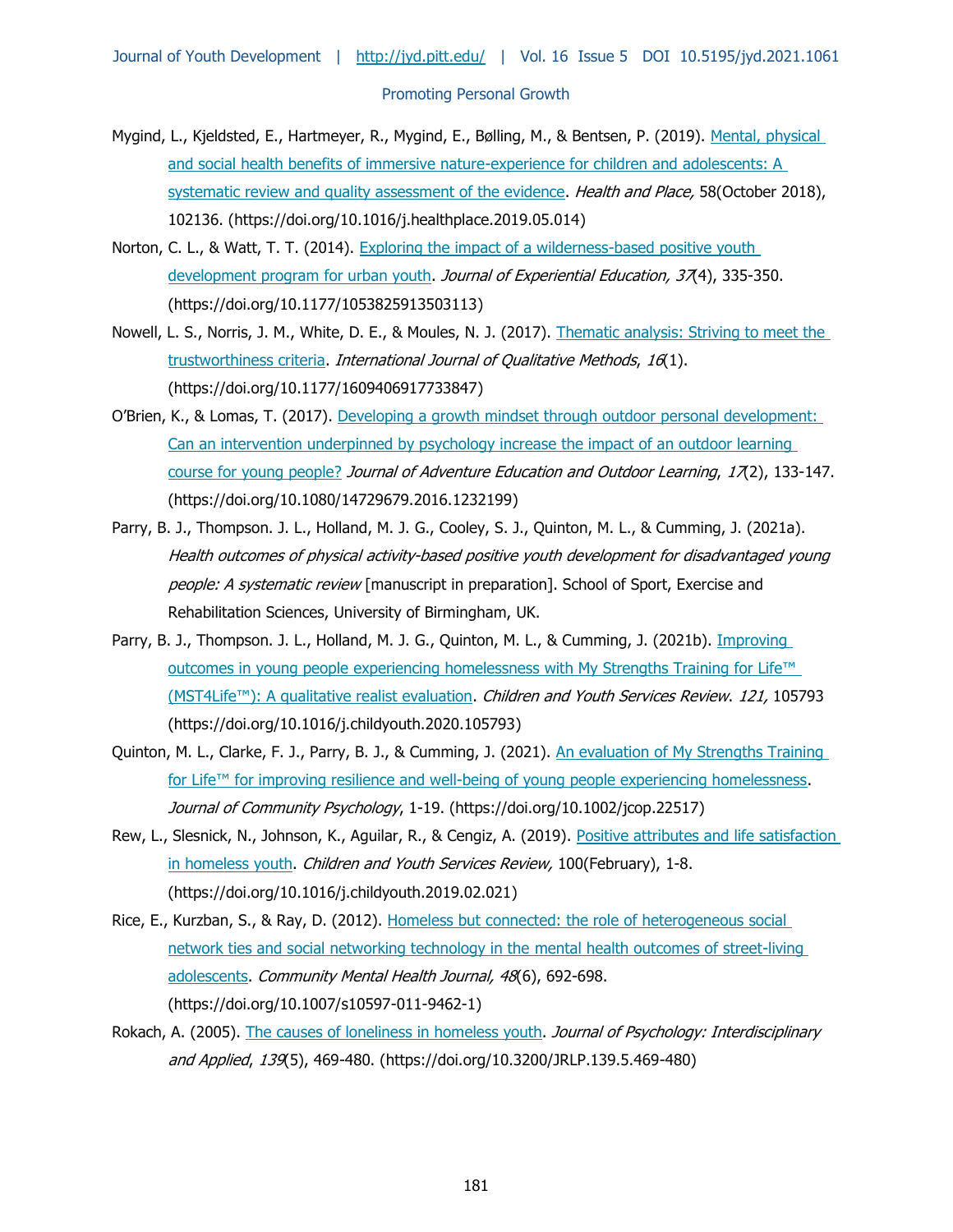#### Journal of Youth Development | <http://jyd.pitt.edu/>| Vol. 16 Issue 5 DOI 10.5195/jyd.2021.1061

#### Promoting Personal Growth

- Romm, N. (2014). Exploration of transformative paradigm with pragmatic twist to contribute to educational change. International Journal on New Trends in Education and Their Implications, 5(2), 12.
- Roth, J. L., & Brooks-Gunn, J. (2003). What is a youth development program? Identifying defining principles. In R. M. Lerner, F. Jacobs, & D. Wertlieb (Eds.), Handbook of applied developmental science: Promoting positive child, adolescent, and family development through research, policies, and programs. Enhancing the life chances of youth and families (Vol. 2, pp. 197-224). SAGE.
- Russell, C. V., & Bisson, C. (2003). Teaching group formation activities, group formation tools and group process tools. In S. Wurdinger and J. Steffen (Eds.), Developing challenge course programs for schools (pp. 103-138). Kendall Hunt.
- Ryan, R. M., & Deci, E. L. (2000). Self-determination theory and the facilitation of intrinsic motivation, [social development, and wellbeing.](https://doi.org/doi:10.1037/0003-066x.55.1.68) The American Psychologist, 55, 68-78. (https://doi.org/doi:10.1037//0003-066x.55.1.68)
- Sibthorp, J., & Morgan, C. (2011). [Adventure-based programming: exemplary youth development](https://doi.org/10.1002/yd.400)  [practice.](https://doi.org/10.1002/yd.400) New Directions for Youth Development, 2011(130), 105-119. (https://doi.org/10.1002/yd.400)
- Sibthorp, J., Paisley, K., & Gookin, J. (2007). Exploring participant development through adventure-based [programming: a model from the National Outdoor Leadership School.](https://doi.org/doi:10.1080/01490400600851346) Leisure Sciences, 29(1), 1-18. (https://doi.org/doi:10.1080/01490400600851346)
- Smith, B., & McGannon, K. R. (2018). [Developing rigor in qualitative research: problems and](https://doi.org/10.1080/1750984X.2017.1317357)  [opportunities within sport and exercise psychology.](https://doi.org/10.1080/1750984X.2017.1317357) International Review of Sport and Exercise Psychology, 11(1), 101-121. (https://doi.org/10.1080/1750984X.2017.1317357)
- Sproule, J., Martindale, R., Wang, J., Allison, P., Nash, C., & Gray, S. (2013). Investigating the experience [of outdoor and adventurous project work in an educational setting using a self-determination](https://doi.org/10.1177/1356336X13495629)  [framework.](https://doi.org/10.1177/1356336X13495629) European Physical Education Review, 19(3), 315-328. (https://doi.org/10.1177/1356336X13495629)
- Stepp, S. D., Pardini, D. A., Loeber, R., & Morris, N. A. (2011). The relation between adolescent social [competence and young adult delinquency and educational attainment among at-risk youth: The](https://doi.org/10.1177/070674371105600803)  [mediating role of peer delinquency.](https://doi.org/10.1177/070674371105600803) Canadian Journal of Psychiatry (Revue Canadienne de Psychiatrie), 56(8), 457-465. (https://doi.org/10.1177/070674371105600803)
- Tidmarsh, G., Whiting, R. J., Thompson, J. L., & Cumming, J. (2021). Assessing the fidelity of delivery style of a mental skills training programme for young people experiencing homelessness [manuscript submitted for publication]. School of Sport, Exercise and Rehabilitation Sciences, University of Birmingham, UK.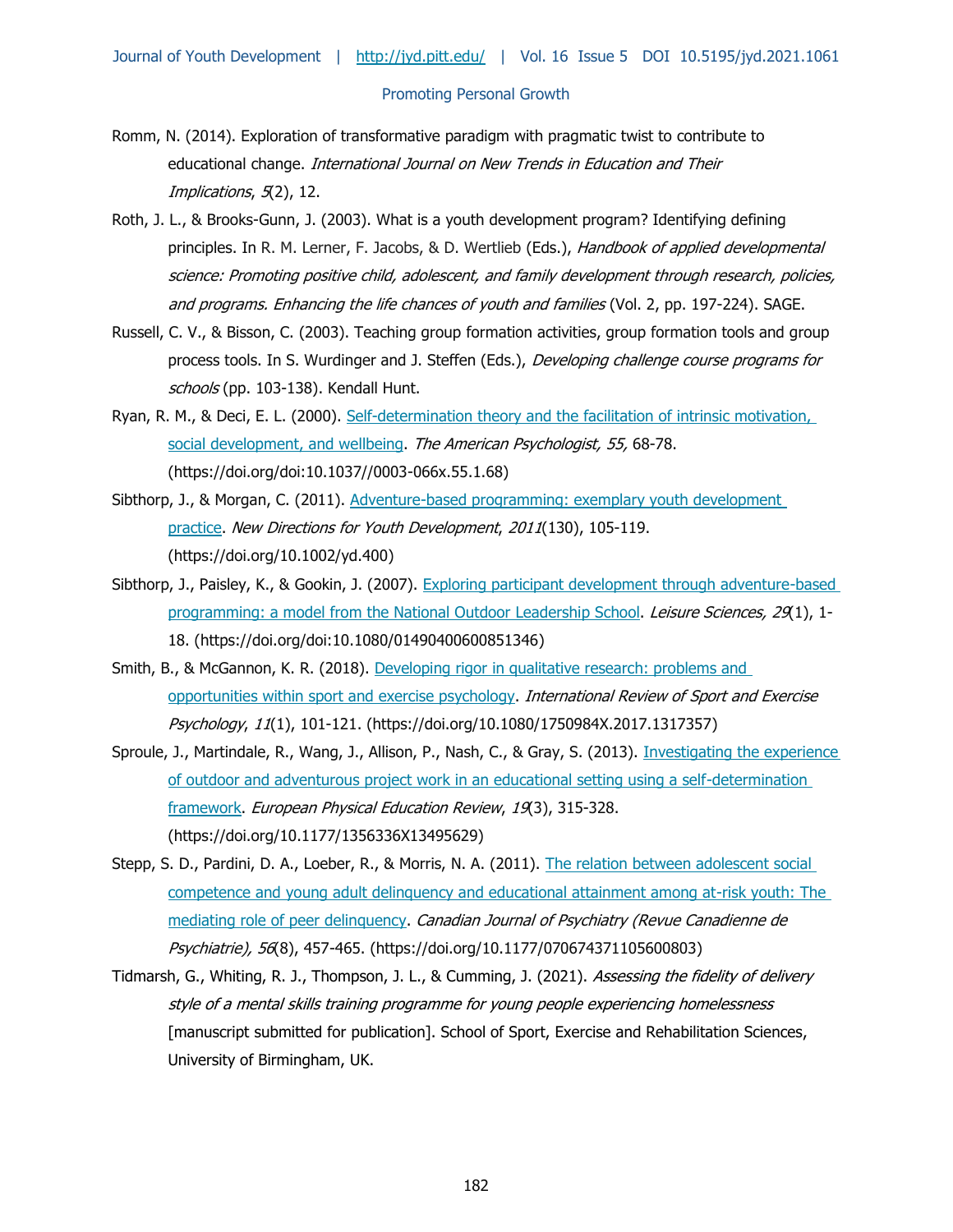- Tillmann, S., Tobin, D., Avison, W., & Gilliland, J. (2018, June 27). [Mental health benefits of interactions](https://doi.org/10.1136/jech-2018-210436)  [with nature in children and teenagers: A systematic review.](https://doi.org/10.1136/jech-2018-210436) Journal of Epidemiology and Community Health. BMJ Publishing Group. (https://doi.org/10.1136/jech-2018-210436)
- Tracy, S. J. (2010). [Qualitative quality: Eight a"big-tent" criteria for excellent qualitative](https://doi.org/10.1177/1077800410383121)  [research.](https://doi.org/10.1177/1077800410383121) Qualitative Inquiry, 16(10), 837-851. https://doi.org/10.1177/1077800410383121
- Warren, K., Roberts, N. S., Breunig, M., & Alvarez, M. A. G. (2014). Social justice in outdoor experiential education: A state of knowledge review. Journal of Experiential Education, 37, 1-15. (https://doi.org/doi:10.1177/1053825913518898)
- Watson, J., & Cuervo, H. (2017). [Youth homelessness: A social justice approach.](https://doi.org/10.1177/1440783317705204) Journal of Sociology, 53(2), 461-475. (https://doi.org/10.1177/1440783317705204)
- Young Minds. (2021). Coronavirus: Impact on young people with mental health needs Survey 4: February [2021](https://doi.org/10.1177/1440783317705204). (https://youngminds.org.uk/media/4350/coronavirus-report-winter.pdf)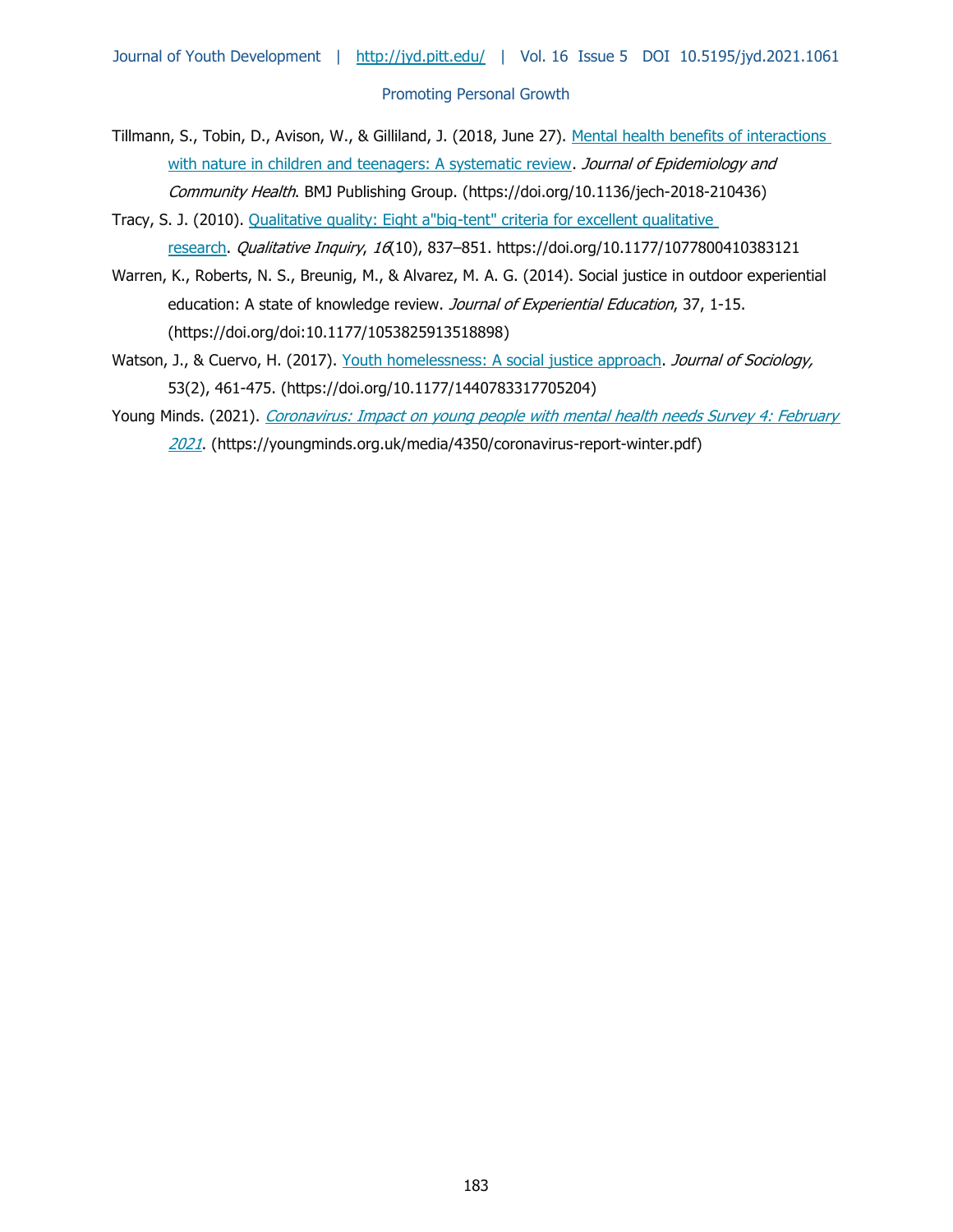# **Appendix Positionality Statement**

In the present study, reflexive thematic analysis was applied when constructing themes from the experiences of participants taking part in an outdoor adventure education course (OAE; Braun & Clarke, 2019). As part of this analytical approach, the researcher is required to disclaim their positionality within the research and how this influenced their interpretation of the data (Braun & Clarke, 2019). This supplementary material aims to fulfil this integral process to the reflective thematic analysis conducted in the main text.

As lead researcher, I conducted the main data analysis, consulting with the wider research in critical discussions to reflect upon, refine, and reconsider themes in an iterative process (Smith & McGannon, 2017). However, I was not present in all cohorts of the OAE course and therefore, did not have an active role in programme delivery and data collection with all participants (approximately one-third of the sample). In these cases, I consulted researchers that were present during the OAE course to build a richer understanding of the participants, contextualise the data, and clarify any points of uncertainty (e.g., if a particular moment during the course was referenced during data collection).

For data collection from the rest of the sample, I held the position of research assistant (e.g., supporting programme delivery and data collection duties) and programme facilitator (e.g., lead role in programme delivery and data collection duties). In preparation for both roles, I received training and guidance to develop my understanding of working with young people experiencing homelessness. Firstly, I received the housing organisations bespoke Psychologically Informed Environments training, which aimed to develop an awareness of the impact of childhood trauma and provide psychological tools to respond to young people's complex support needs in an adaptive way (Cumming et al., 2017). In addition, I received informal training from fellow researchers and facilitators of the programme on how to support young people's basic psychological needs during programme delivery. Moreover, I received guidance from fellow researchers and housing staff to aid my applied knowledge, as well as structured reflective practice with a clinical psychologist from the housing service. As a result of training, guidance, and hands-on experience, I developed theory-informed and applied conversational techniques to build healthy, positive relationships with young people. Moreover, I believe my genuine passion for working with young people allowed me to have authentic discussions, pathing the way to building genuine rapport and having an invested interest in their development.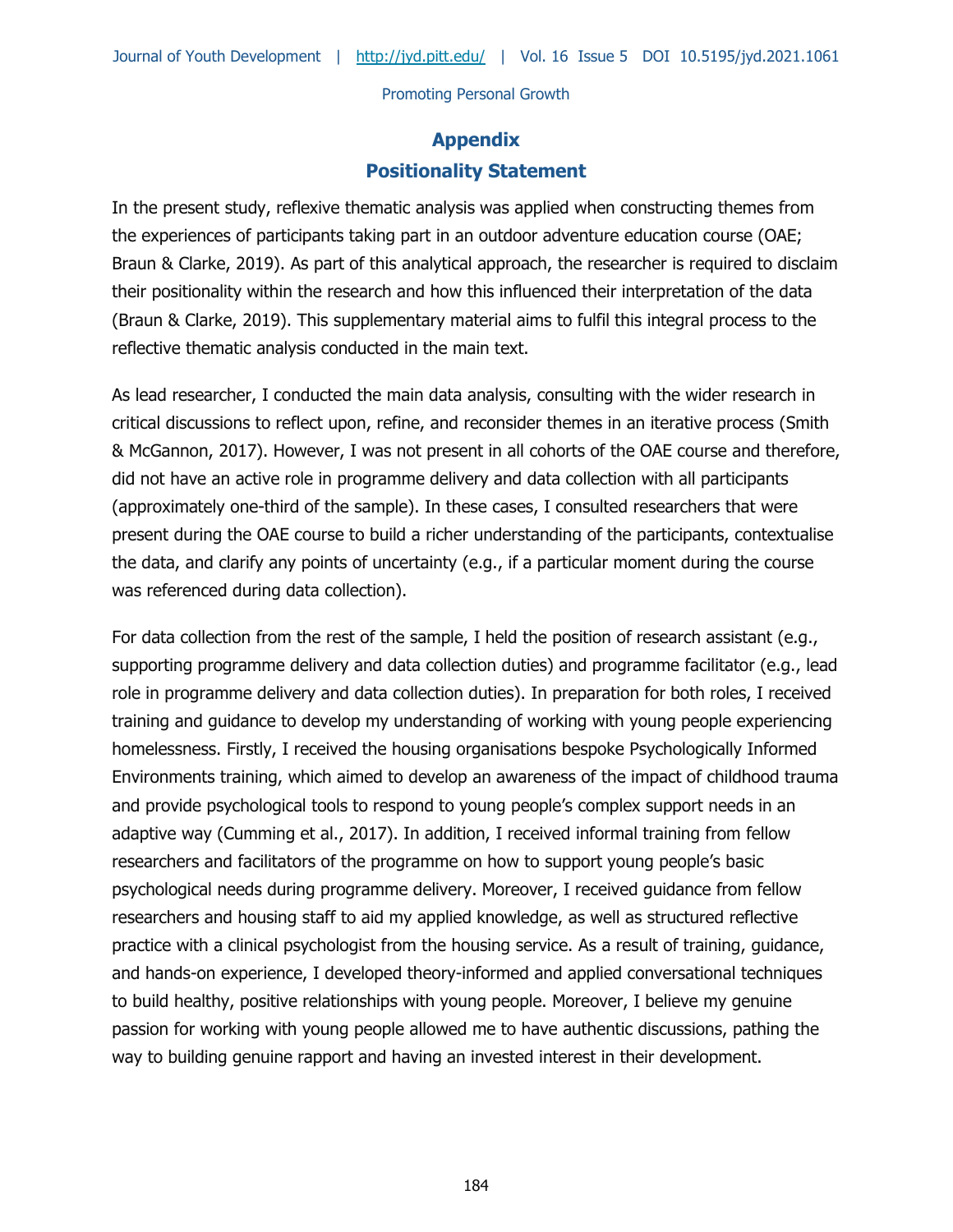Having a hands-on role delivering Phase 1 of the programme, I had typically got to know participants well by the time of the OAE course. There was a common trend of participants being more willing to engage in the diary room during the OAE course compared to Phase 1. In part, I believe engagement was facilitated by growth in confidence from Phase 1 of the programme, with more young people being willing to complete a diary room on their own. There were still participants who preferred to have a researcher ask the questions (typically myself as I took a lead role in data collection during the course); however, these were participants who often had not engaged with the dairy room method until this point. In diary room entries where I asked the questions, participants seemed relaxed to engage with myself and, in my opinion, answered the questions honestly. I believe the rapport I had established with participants played an important role in reducing the possible effects of social desirability (Bergen & Labonté, 2020). Whilst my presence may have influenced the responses given (and, in some capacity likely did), it also helped young people feel more comfortable to engage in the data collection process, which, ultimately, contributed to building a more enriched understanding of how the sample, as a whole, experienced the OAE course.

Young people were also more willing to engage in discussions in an informal capacity too. For instance, during the mountain walk, myself, other researchers, St Basils staff and the instructors all reflected on young people opening up to a range of things going on in their lives in one-toone conversations. Informal conversations away from data collection meant I started to get to know the participants on a deeper level, which made me feel even more compelled to be mindful to convey their narrative when constructing my interpretation of their words. Ultimately, what I learned from my experiences was that the OAE course offered much greater value than just skill development. During the course young people went on a journey, both geographically and personally, and whilst each journey was different, I felt there was a common theme of personal growth across the cohorts.

In conclusion, I concede that my experiences with participants and involvement in the My Strengths Training for Life™ programme shaped my interpretation of the data in the present study. However, it was also these experiences and hands-on role that allowed me to build a deeper understanding of participants' journeys. As such, my invested interest in the participants and social cause of the research served to reinforce the importance of doing justice to the rich, complex, and nuanced narratives of each and every participant.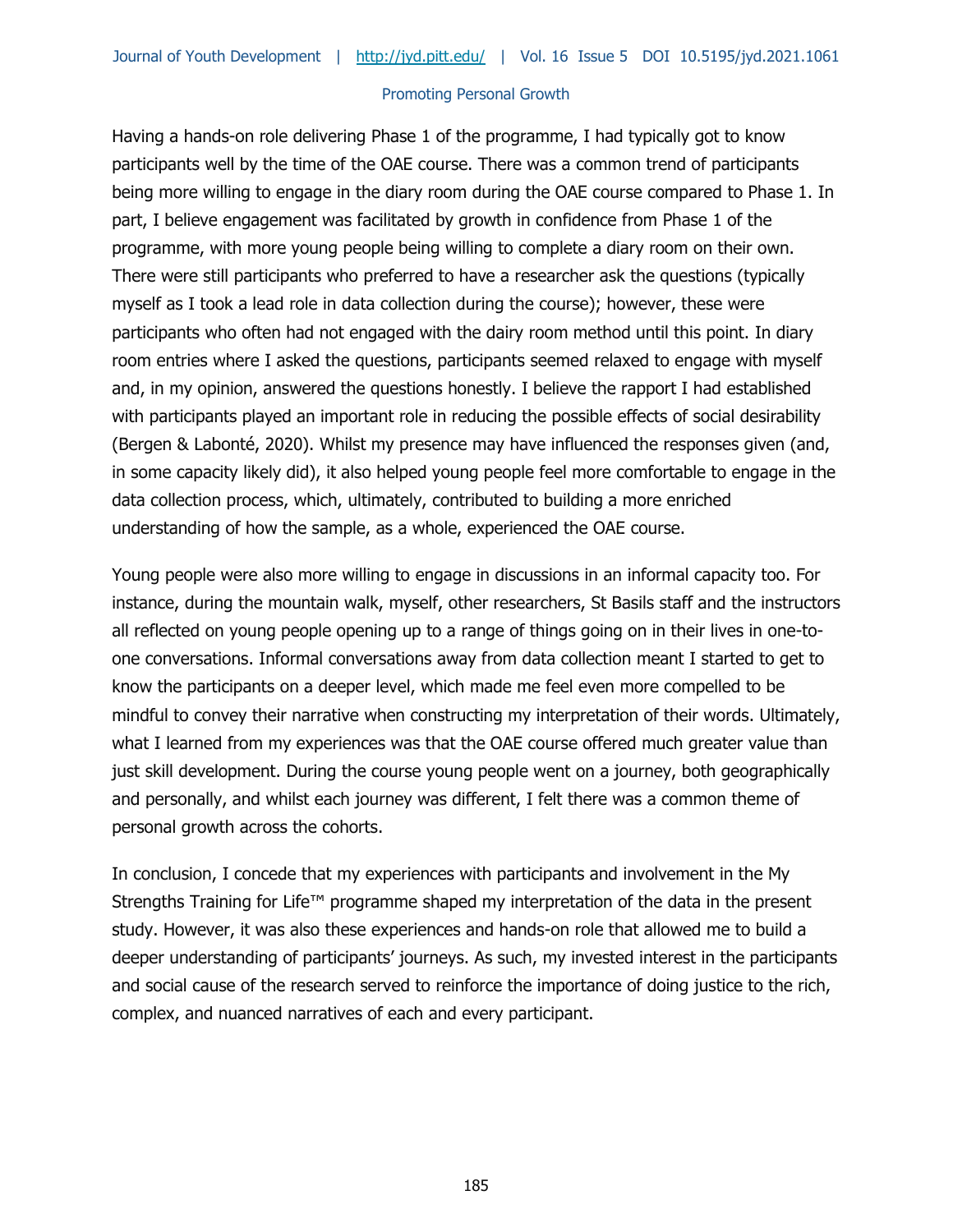# **References**

- Barbour, R. S. (2001, May 5). [Checklists for improving rigour in qualitative research: A case of the tail](https://doi.org/10.1136/bmj.322.7294.1115)  [wagging the dog?](https://doi.org/10.1136/bmj.322.7294.1115) British Medical Journal. BMJ Publishing Group. (https://doi.org/10.1136/bmj.322.7294.1115)
- Benoit, C., Jansson, M., Millar, A., & Phillips, R. (2005). Community-academic research on hard-to-reach populations: Benefits and challenges. *Qualitative Health Research*, 15, 263-282.
- Bergen, N., & Labonté, R. (2020). "Everything is perfect, and we have no problems": Detecting and [limiting social desirability bias in qualitative research.](https://doi.org/10.1177/1049732319889354) Qualitative Health Research, 30(5), 783-792. (https://doi.org/10.1177/1049732319889354)
- Berry, T., Brown, K. M., Carr, W., Kemmis, S., Elliott, R., Fischer, C., Rennie, D., Frieden, S., Guba, E. G., Lincoln, Y. S., Haraway, D., Heron, J., hooks, b., Lather, P., LeCompte, M. D., McLaughlin, D., Merchant, C., Palmer, P. J., Reason, P. . . . Zeller, N. (2002). Emerging criteria for quality in gualitative and interpretive research. In In N. K. Denzin & Y. S. Lincoln (Eds.), The qualitative inquiry reader (pp. 326-345). Sage Publications. (https://doi.org/10.4135/9781412986267)
- Bowen, D. J., & Neill, J. T. (2016). [Effects of the PCYC Catalyst outdoor adventure intervention program](https://doi.org/10.1080/02673843.2015.1027716)  on youths' life skills, mental [health, and delinquent behaviour.](https://doi.org/10.1080/02673843.2015.1027716) International Journal of Adolescence and Youth, 21(1), 34-55. (https://doi.org/10.1080/02673843.2015.1027716)
- Bowers, E. P., Larson, L. R., & Sandoval, A. M. (2019). Urban youth perspectives on the benefits and [challenges of outdoor adventure camp.](https://doi.org/10.5195/JYD.2019.809) Journal of Youth Development, 14(4), 122-143. (https://doi.org/10.5195/JYD.2019.809)
- Bowers, E. P., Larson, L. R., & Parry, B. J. (2021). Nature as an ecological asset for positive youth development: Empirical evidence from rural communities [manuscript under review].
- Brandtstädter, J. (2006). [Action perspectives on human development.](https://doi.org/10.1002/9780470147658.chpsy0110) In W. Damon (Series Ed.) & R. M. Lerner (Vol. Ed.), Handbook of Child Psychology: Vol. 1. Theoretical models of human development (6<sup>th</sup> ed., pp. 516-568). John Wiley & Sons. (https://doi.org/10.1002/9780470147658.chpsy0110)
- Braun, V., & Clarke, V. (2019). [Reflecting on reflexive thematic analysis.](https://doi.org/10.1080/2159676X.2019.1628806) Qualitative Research in Sport, Exercise and Health, 11(4), 589-597. (https://doi.org/10.1080/2159676X.2019.1628806)
- Braun, V., & Clarke, V. (2006). [Using thematic analysis in psychology.](https://doi.org/10.1191/1478088706qp063oa) *Qualitative Research in* Psychology, 3(2), 77–101. (https://doi.org/10.1191/1478088706qp063oa)
- Brink, A. J. W., & Wissing, M. P. (2012, July 1). [A model for a positive youth development](https://doi.org/10.2989/17280583.2012.673491)  [intervention.](https://doi.org/10.2989/17280583.2012.673491) Journal of Child and Adolescent Mental Health. (https://doi.org/10.2989/17280583.2012.673491)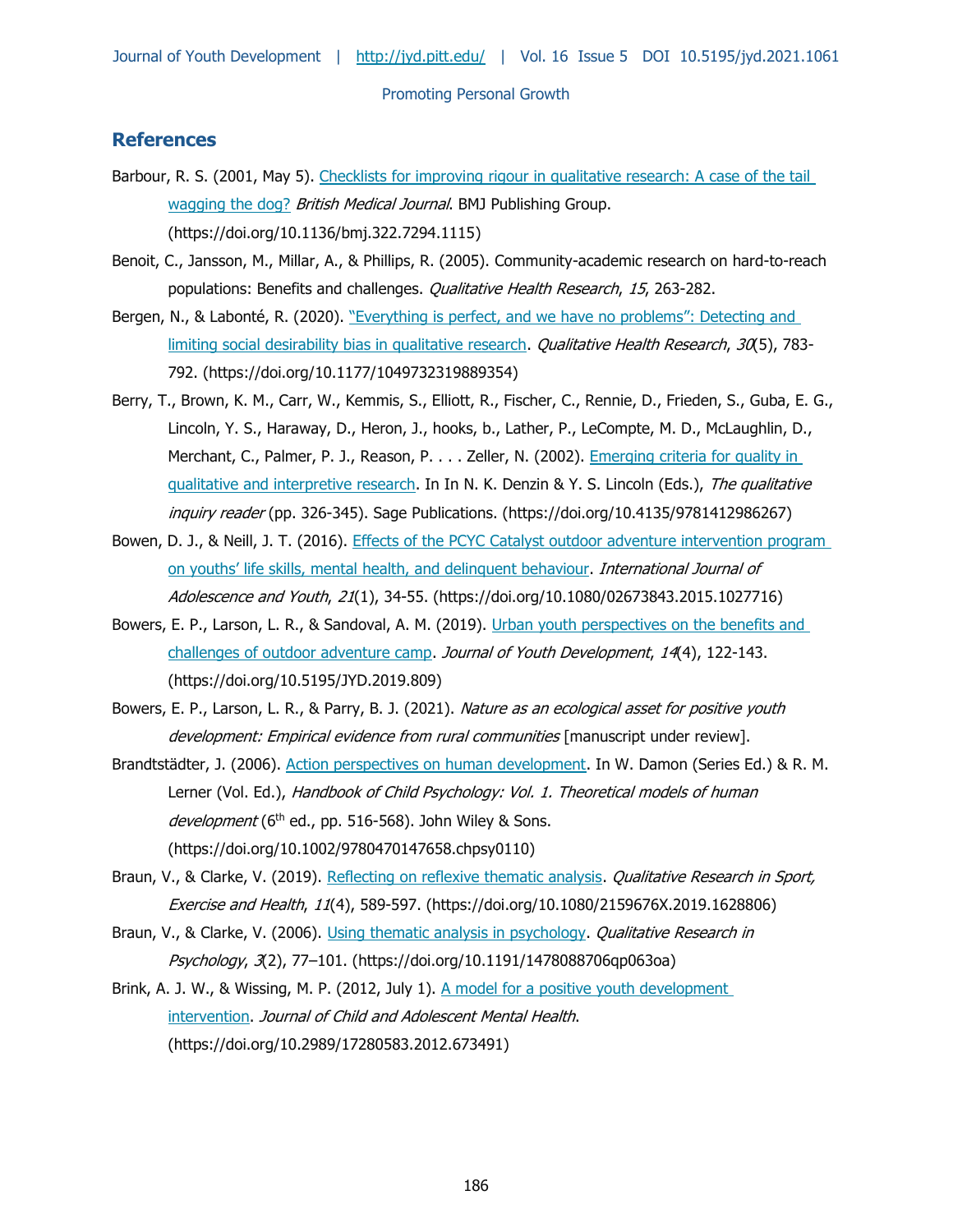- Browne, L. P., Gillard, A., & Garst, B. A. (2019). [Camp as an institution of socialization: past, present, and](https://doi.org/10.1177/1053825918820369)  [future.](https://doi.org/10.1177/1053825918820369) Journal of Experiential Education, 42(1), 51-64. (https://doi.org/10.1177/1053825918820369)
- Coates, J., & McKenzie-Mohr, S. (2010). Out of the frying pan, into the fire: Trauma in the lives of homeless youth prior to and during homelessness. Journal of Sociology and Social Welfare,  $37(4)$ , 65-96.
- Conolly, A. (2008). [Challenges of generating qualitative data with socially excluded young](https://doi.org/10.1080/13645570701401446)  [people.](https://doi.org/10.1080/13645570701401446) International Journal of Social Research Methodology, 11(3), 201-214. (https://doi.org/10.1080/13645570701401446
- Cooley, S. J., Holland, M. J. G., Cumming, J., Novakovic, E. G., & Burns, V. E. (2014). [Introducing the use](https://doi.org/10.1007/s10734-013-9645-5)  of a semi-[structured video diary room to investigate students' learning experiences during an](https://doi.org/10.1007/s10734-013-9645-5)  [outdoor adventure education groupwork skills course.](https://doi.org/10.1007/s10734-013-9645-5) Higher Education, 67(1), 105-121. (https://doi.org/10.1007/s10734-013-9645-5)
- Cooley, S. J., Quinton, M. L., Holland, M. J. G., Parry B. J., Cumming J. (2019). [The experiences of](https://doi.org/10.3389/fpsyg.2019.02036)  [homeless youth when using strengths profiling to identify their character strengths.](https://doi.org/10.3389/fpsyg.2019.02036) Frontiers in Psychology, 10 (September), 1-26. (https://doi.org/10.3389/fpsyg.2019.02036)
- Cumming, J., Holland, M. J. G., Clarke, F., Parry, B. J., Quinton, M. L., & Cooley, S. J., (2021). Improving outcomes in homeless young people: A feasibility study of the My Strengths Training for Life™ (MST4Life™) Programme [manuscript in preparation]. School of Sport, Exercise and Rehabilitation Sciences, University of Birmingham
- Cumming, J., Skeate, A., Giles, A. (2017). Case Study 130: St Basils psychologically informed environments – Meeting the emotional and psychological needs of young homeless people. Housing Learning and Improvement.
- Damon, W. (2004). [What is positive youth development?](https://doi.org/10.1177/0002716203260092) Annals of the American Academy of Political and Social Science, 591(January), 13-24. (https://doi.org/10.1177/0002716203260092)
- Eccles, J., & Gootman, J. A., (Eds.). (2002). [Community programs to promote youth development.](https://doi.org/10.17226/10022) National Academies Press. (https://doi.org/10.17226/10022)
- Edidin, J. P., Ganim, Z., Hunter, S. J., & Karnik, N. S. (2012). [The mental and physical health of homeless](https://doi.org/10.1007/s10578-011-0270-1)  [youth: A literature review.](https://doi.org/10.1007/s10578-011-0270-1) Child Psychiatry and Human Development, 43(3), 354-375. (https://doi.org/10.1007/s10578-011-0270-1)
- Elliott, E. S., & Dweck, C. S. (1988). [Goals: An approach to motivation and achievement.](https://doi.org/10.1037/0022-3514.54.1.5) Journal of Personality and Social Psychology, 54(1), 5-12. (https://doi.org/10.1037/0022-3514.54.1.5)
- Falci, C. D., Whitbeck, L. B., Hoyt, D. R., & Rose, T. (2011). Predictors of change in self-reported social [networks among homeless young people.](https://doi.org/10.1111/j.1532-7795.2011.00741.x) Journal of Research on Adolescence, 21(4), 827-841. (https://doi.org/10.1111/j.1532-7795.2011.00741.x)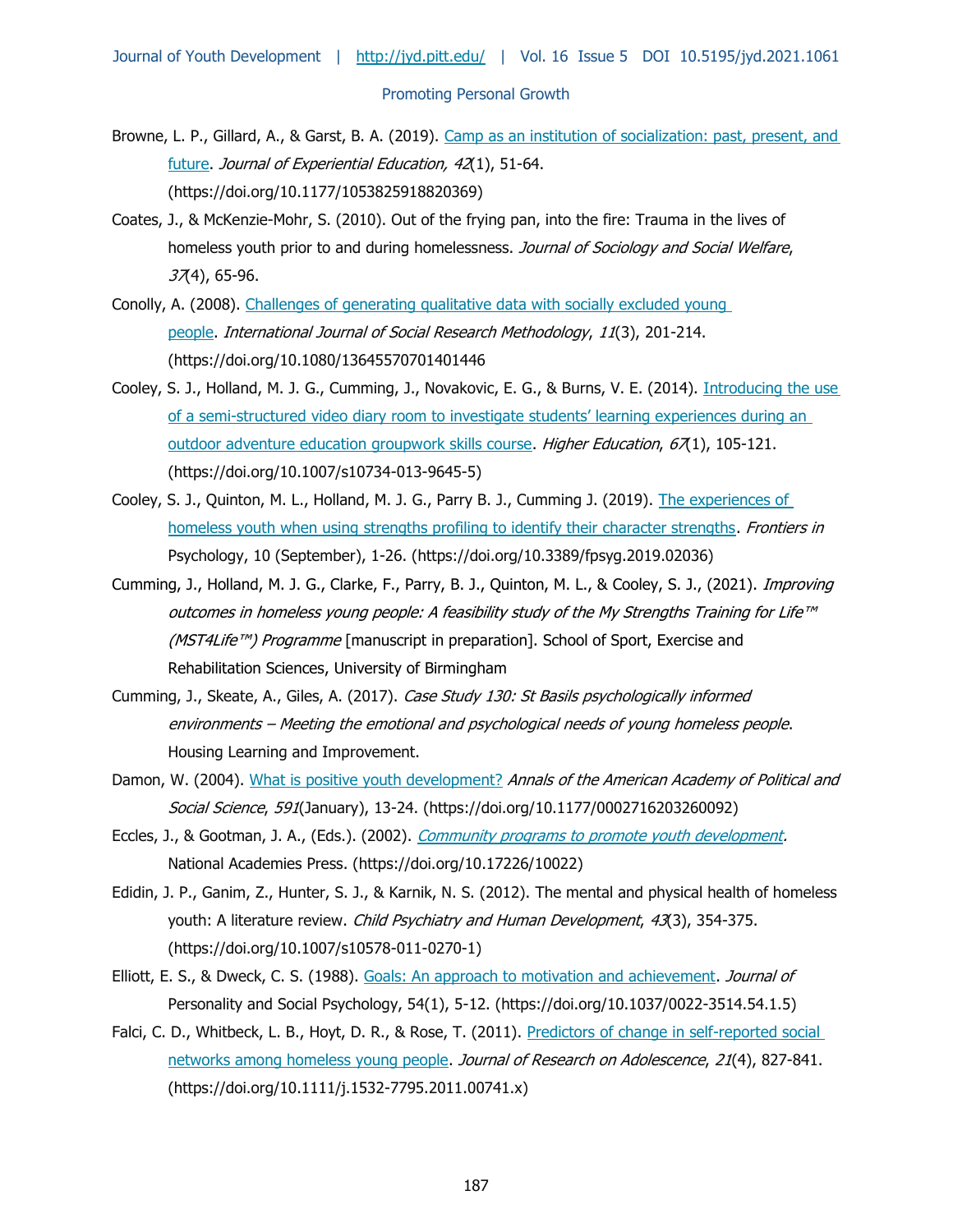- Farrugia, D. (2011). The symbolic burden of homelessness: Towards a theory of youth homelessness as [embodied subjectivity.](https://doi.org/10.1177/1440783310380989) Journal of Sociology, 47(1), 71-87. (https://doi.org/10.1177/1440783310380989)
- Feilzer, M. Y. (2010). [Doing mixed methods research pragmatically: Implications for the rediscovery of](https://doi.org/10.1177/1558689809349691)  pragmatism as a research paradigmy. Journal of Mixed Methods Research, 4(1), 6-16. (https://doi.org/10.1177/1558689809349691)
- Forrest-Bank, S. S., Nicotera, N., Anthony, E. K., & Jenson, J. M. (2015). Finding their way: Perceptions [of risk, resilience, and positive youth development among adolescents and young adults from](https://doi.org/10.1016/j.childyouth.2015.05.015)  [public housing neighborhoods.](https://doi.org/10.1016/j.childyouth.2015.05.015) Children and Youth Services Review, 55, 147-158. (https://doi.org/10.1016/j.childyouth.2015.05.015)
- Harper, N. J., Mott, A. J., & Obee, P. (2019). Client perspectives on wilderness therapy as a component [of adolescent residential treatment for problematic substance use and mental health issues.](https://doi.org/10.1016/j.childyouth.2019.104450) Children and Youth Services Review, 105(May), 104450. (https://doi.org/10.1016/j.childyouth.2019.104450)
- Hattie, J., Marsh, H. W., Neill, J. T., & Richards, G. E. (1997). Adventure education and Outward Bound: [Out-of-class experiences that make a lasting difference.](https://doi.org/10.3102/00346543067001043) Review of Educational Research, 67(1), 43-87. https://doi.org/10.3102/00346543067001043
- olsen, I., Geldhof, J., Larsen, T., & Aardal, E. (2017). The five Cs of positive youth development in [Norway: Assessment and associations with positive and negative outcomes.](https://doi.org/10.1177/0165025416645668) International Journal of Behavioral Development, 41(5), 559-569. (https://doi.org/10.1177/0165025416645668)

Homeless Link Research Team. (2018). [Young & homeless 2018.](https://doi.org/10.3171/2016.4.JNS152896) (https://doi.org/10.3171/2016.4.JNS152896)

- Jabbour, L., Siu, J., (2019). [Economic evaluation of the psychologically informed environments: Cost](https://8fe30357-2dc5-4c2c-b70d-5b8e78fc2795.filesusr.com/ugd/f51c2c_0b5ec76cd5ac4de58ae4c5d66da9f401.pdfb)[benefit analysis of Boost and MST4Life™ programmes at St Basils](https://8fe30357-2dc5-4c2c-b70d-5b8e78fc2795.filesusr.com/ugd/f51c2c_0b5ec76cd5ac4de58ae4c5d66da9f401.pdfb). (https://8fe30357-2dc5-4c2cb70d-5b8e78fc2795.filesusr.com/ugd/f51c2c\_0b5ec76cd5ac4de58ae4c5d66da9f401.pdf)
- Kidd, S. A. (2007). [Youth homelessness and social stigma.](https://doi.org/10.1007/s10964-006-9100-3) Journal of Youth and Adolescence, 36(3), 291-299. (https://doi.org/10.1007/s10964-006-9100-3)
- Kirkpatrick, D. (1994). Evaluating training programs: The four levels. Berrett-Koehler.
- Krabbenborg, M. A. M., Boersma, S. N., van der Veld, W. M., Vollebergh, W. A. M., & Wolf, J. R. L. M. (2017). [Self-determination in relation to quality of life in homeless young adults: Direct and](https://doi.org/10.1080/17439760.2016.1163404)  [indirect effects through psychological distress and social support.](https://doi.org/10.1080/17439760.2016.1163404) Journal of Positive Psychology, 12(2), 130-140. (https://doi.org/10.1080/17439760.2016.1163404)
- Latkin, C. A., Mai, N. V., Ha, T. V., Sripaipan, T., Zelaya, C., Le Minh, N., Morales, G., & Go, V. F. (2016). [Social desirability response bias and other factors that may influence self-reports of](https://doi.org/10.1521/aeap.2016.28.5.417) substance [use and hiv risk behaviors: A qualitative study of drug users in vietnam.](https://doi.org/10.1521/aeap.2016.28.5.417) AIDS education and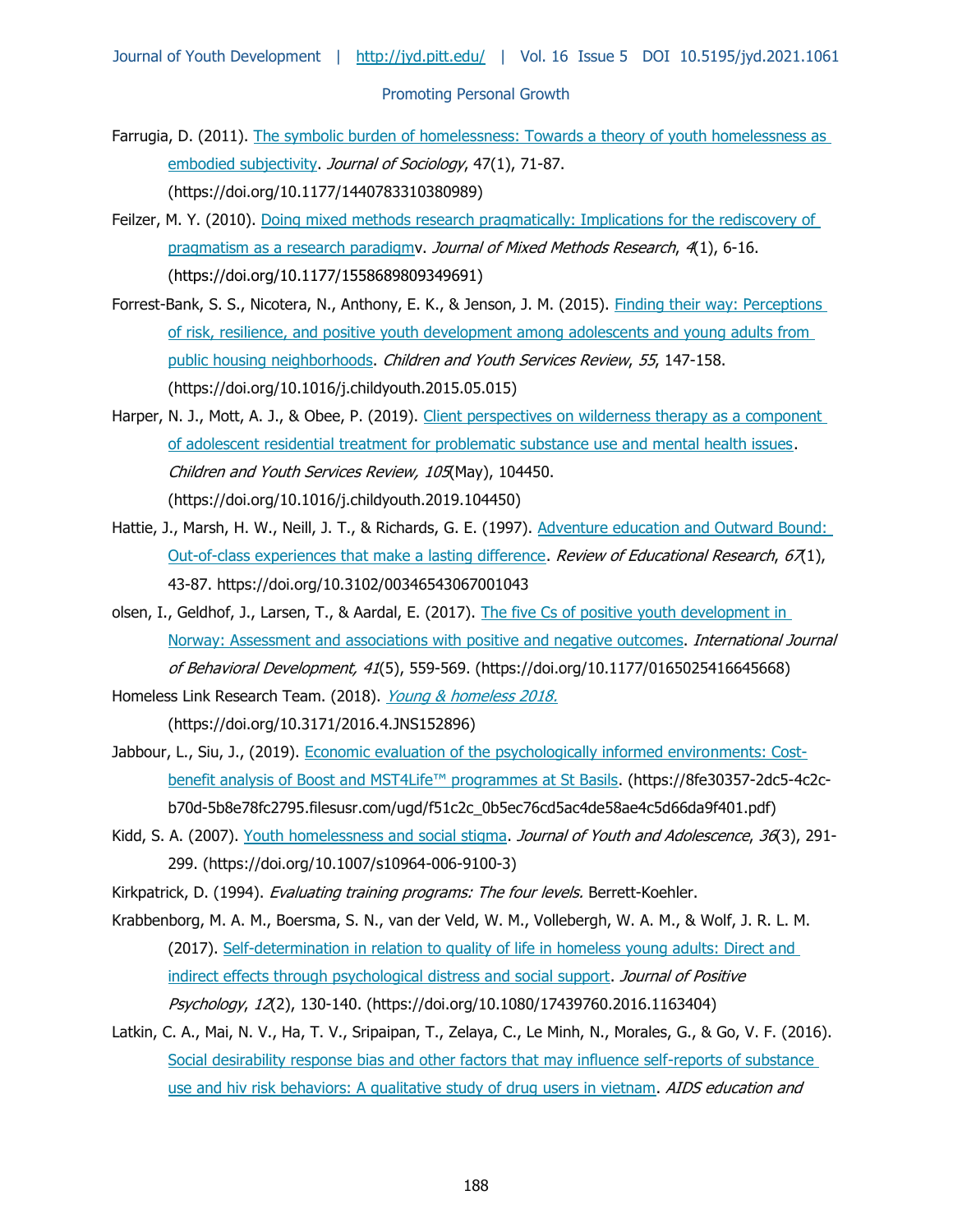prevention: official publication of the International Society for AIDS Education, 28(5), 417–425. (https://doi.org/10.1521/aeap.2016.28.5.417)

- Lerner, R. M., Dowling, E. M., & Anderson, P. M. (2003). [Positive youth development: Thriving as the](https://doi.org/10.1207/S1532480XADS0703_8)  [basis of personhood and civil society.](https://doi.org/10.1207/S1532480XADS0703_8) Applied Developmental Science, 7(3), 172-180. (https://doi.org/10.1207/S1532480XADS0703\_8)
- Lerner, R. M., Lerner, J. V., Almerigi, J. B., Theokas, C., Phelps, E., Gestsdottir, S., Naudeau, S., Jelicic, H., Alberts, A., Ma, L., Smith, L. M., Boek, D. L., Richman-Raphael, D., Simpson, I., DiDenti Christiansen, E., & von Eye, A. (2005). [Positive youth development, participation in community](https://doi.org/10.1177/0272431604272461)  [youth development programs, and community contributions of fifth-grade adolescents: Findings](https://doi.org/10.1177/0272431604272461)  [from the first wave of the 4-H study of positive youth development.](https://doi.org/10.1177/0272431604272461) Journal of Early Adolescence, 25(1), 17-71. (https://doi.org/10.1177/0272431604272461 )
- Lerner, R. M., Lerner, J. V., Lewin-Bizan, S., Bowers, E. P., Boyd, M. J., Mueller, M. K., Schmid, C., & Napolitano, C. M. (2011). [Positive youth development: Processes, programs, and](https://doi.org/10.5195/jyd.2011.174)  [problematics.](https://doi.org/10.5195/jyd.2011.174) Journal of Youth Development, 6(3), 38-62. (https://doi.org/10.5195/jyd.2011.174)
- Lerner, R. M., & Overton, W. F. (2008). Exemplifying the integrations of the relational developmental system: Synthesizing theory, research, and application to promote positive development and [social justice.](https://doi.org/10.1177/0743558408314385) Journal of Adolescent Research, 23(3), 245-255. (https://doi.org/10.1177/0743558408314385)
- Levitt, H. M., Motulsky, S. L., Wertz, F. J., Morrow, S. L., & Ponterotto, J. G. (2017). Recommendations [for designing and reviewing qualitative research in psychology: Promoting methodological](https://doi.org/10.1037/qup0000082)  [integrity.](https://doi.org/10.1037/qup0000082) Qualitative Psychology, 4(1), 2-22. (https://doi.org/10.1037/qup0000082)
- Lincoln, Y. S., & Denzin, N. K. (2011). Emerging criteria for quality in qualitative and interpretive research. In N. K. Denzin & Y. S. Lincoln (Eds.), The qualitative inquiry reader (pp. 326–345). Sage Publications.
- Lorenc, T., Lester, S., Sutcliffe, K., Stansfield, C., & Thomas, J. (2020). Interventions to support people [exposed to adverse childhood experiences: Systematic review of systematic reviews.](https://doi.org/10.1186/s12889-020-08789-0) BMC Public Health, 20(1). (https://doi.org/10.1186/s12889-020-08789-0)
- Mackenzie, S., Son, J. S., & Hollenhorst, S. (2014). Unifying psychology and experiential education: [toward an integrated understanding of why it works.](https://doi.org/10.1177/1053825913518894) Journal of Experiential Education, 37(1), 75-88. (https://doi.org/10.1177/1053825913518894)
- Mercier, J., Powell, C., Langdon-Pole, G., Finau, D., Hicks, K., Bourchier, L., & Hampton, J. (2019). The [five Cs of positive youth development in an Aotearoa/New Zealand program context.](https://doi.org/10.5195/JYD.2019.774) Journal of Youth Development, 14(4), 36-58. (https://doi.org/10.5195/JYD.2019.774)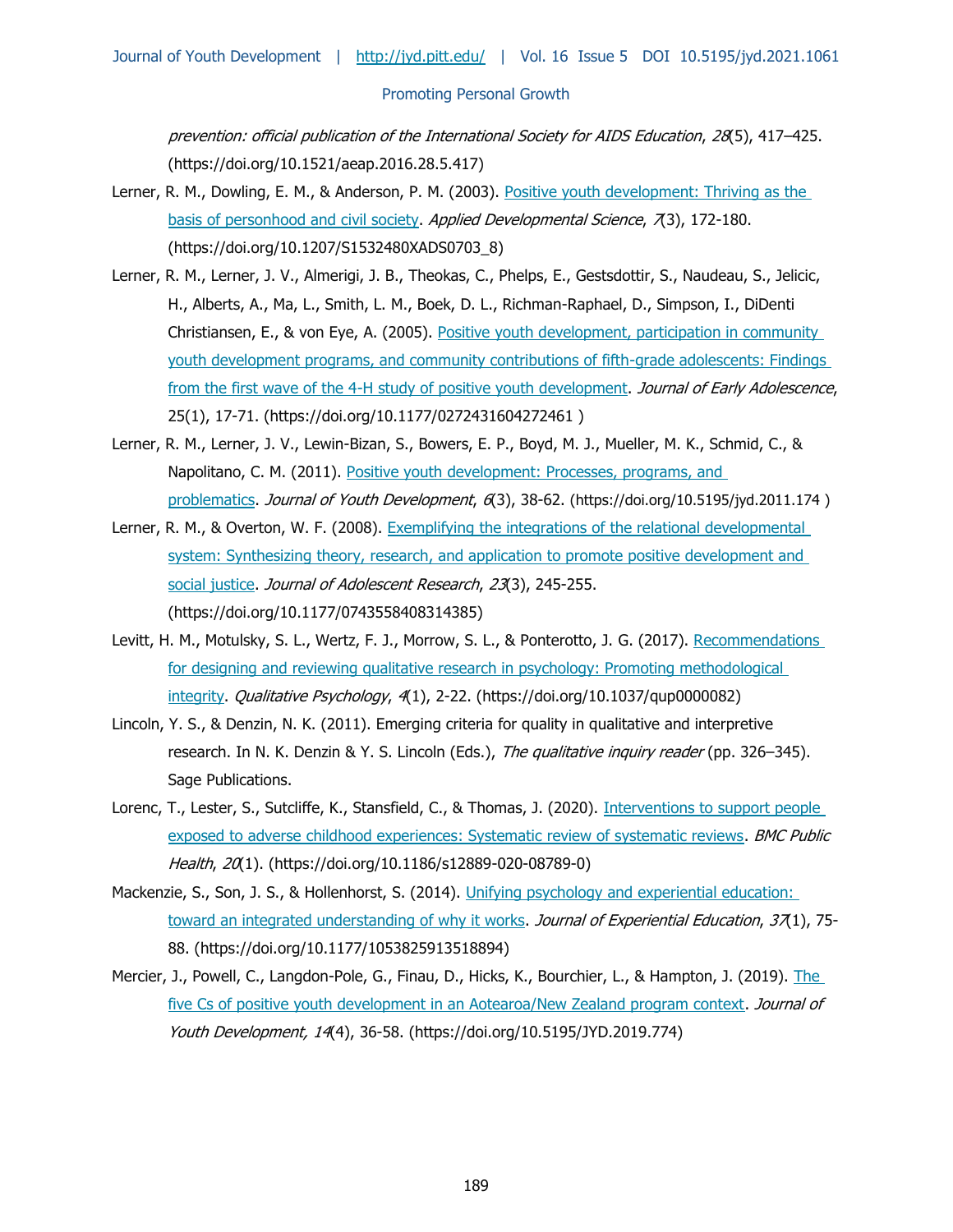- Mertens, D. M. (2007). [Transformative Paradigm: Mixed Methods and Social Justice.](https://doi.org/10.1177/1558689807302811) Journal of Mixed Methods Research, 1(3), 212-225. (https://doi.org/10.1177/1558689807302811)
- Morgan, D. L. (2014). [Pragmatism as a paradigm for social research.](https://doi.org/10.1177/1077800413513733) *Qualitative Inquiry, 20*(8), 1045-1053. (https://doi.org/10.1177/1077800413513733)
- Morton, M. H., Dworsky, A., Matjasko, J. L., Curry, S. R., Schlueter, D., Chávez, R., & Farrell, A. F. (2018). [Prevalence and correlates of youth homelessness in the United States.](https://doi.org/10.1016/j.jadohealth.2017.10.006) Journal of Adolescent Health, 62(1), 14–21. (https://doi.org/10.1016/j.jadohealth.2017.10.006)
- Morton, M. H., Kugley, S., Epstein, R., & Farrell, A. (2020). Interventions for youth homelessness: A [systematic review of effectiveness studies.](https://doi.org/10.1016/j.childyouth.2020.105096) Children and Youth Services Review, 116(May). (https://doi.org/10.1016/j.childyouth.2020.105096)
- Mygind, L., Kjeldsted, E., Hartmeyer, R., Mygind, E., Bølling, M., & Bentsen, P. (2019). Mental, physical and social health benefits of immersive nature-experience for children and adolescents: A [systematic review and quality assessment of the evidence.](https://doi.org/10.1016/j.healthplace.2019.05.014) Health and Place, 58(October 2018), 102136. (https://doi.org/10.1016/j.healthplace.2019.05.014)
- Norton, C. L., & Watt, T. T. (2014). Exploring the impact of a wilderness-based positive youth [development program for urban youth.](https://doi.org/10.1177/1053825913503113) Journal of Experiential Education, 37(4), 335-350. (https://doi.org/10.1177/1053825913503113)
- Nowell, L. S., Norris, J. M., White, D. E., & Moules, N. J. (2017). Thematic analysis: Striving to meet the [trustworthiness criteria.](https://doi.org/10.1177/1609406917733847) International Journal of Qualitative Methods, 16(1). (https://doi.org/10.1177/1609406917733847)
- O'Brien, K., & Lomas, T. (2017). [Developing a growth mindset through outdoor personal development:](https://doi.org/10.1080/14729679.2016.1232199)  [Can an intervention underpinned by psychology increase the impact of an outdoor learning](https://doi.org/10.1080/14729679.2016.1232199)  [course for young people?](https://doi.org/10.1080/14729679.2016.1232199) Journal of Adventure Education and Outdoor Learning, 17(2), 133-147. (https://doi.org/10.1080/14729679.2016.1232199)
- Parry, B. J., Thompson. J. L., Holland, M. J. G., Cooley, S. J., Quinton, M. L., & Cumming, J. (2021a). Health outcomes of physical activity-based positive youth development for disadvantaged young people: A systematic review [manuscript in preparation]. School of Sport, Exercise and Rehabilitation Sciences, University of Birmingham, UK.
- Parry, B. J., Thompson. J. L., Holland, M. J. G., Quinton, M. L., & Cumming, J. (2021b). *Improving* [outcomes in young people experiencing homelessness with My Strengths Training for Life™](https://doi.org/10.1016/j.childyouth.2020.105793)  (MST[4Life™\): A qualitative realist evaluation](https://doi.org/10.1016/j.childyouth.2020.105793). Children and Youth Services Review. 121, 105793 (https://doi.org/10.1016/j.childyouth.2020.105793)
- Quinton, M. L., Clarke, F. J., Parry, B. J., & Cumming, J. (2021). An evaluation of My Strengths Training for Life<sup>™</sup> for improving resilience and well-being of young people experiencing homelessness. Journal of Community Psychology, 1-19. (https://doi.org/10.1002/jcop.22517)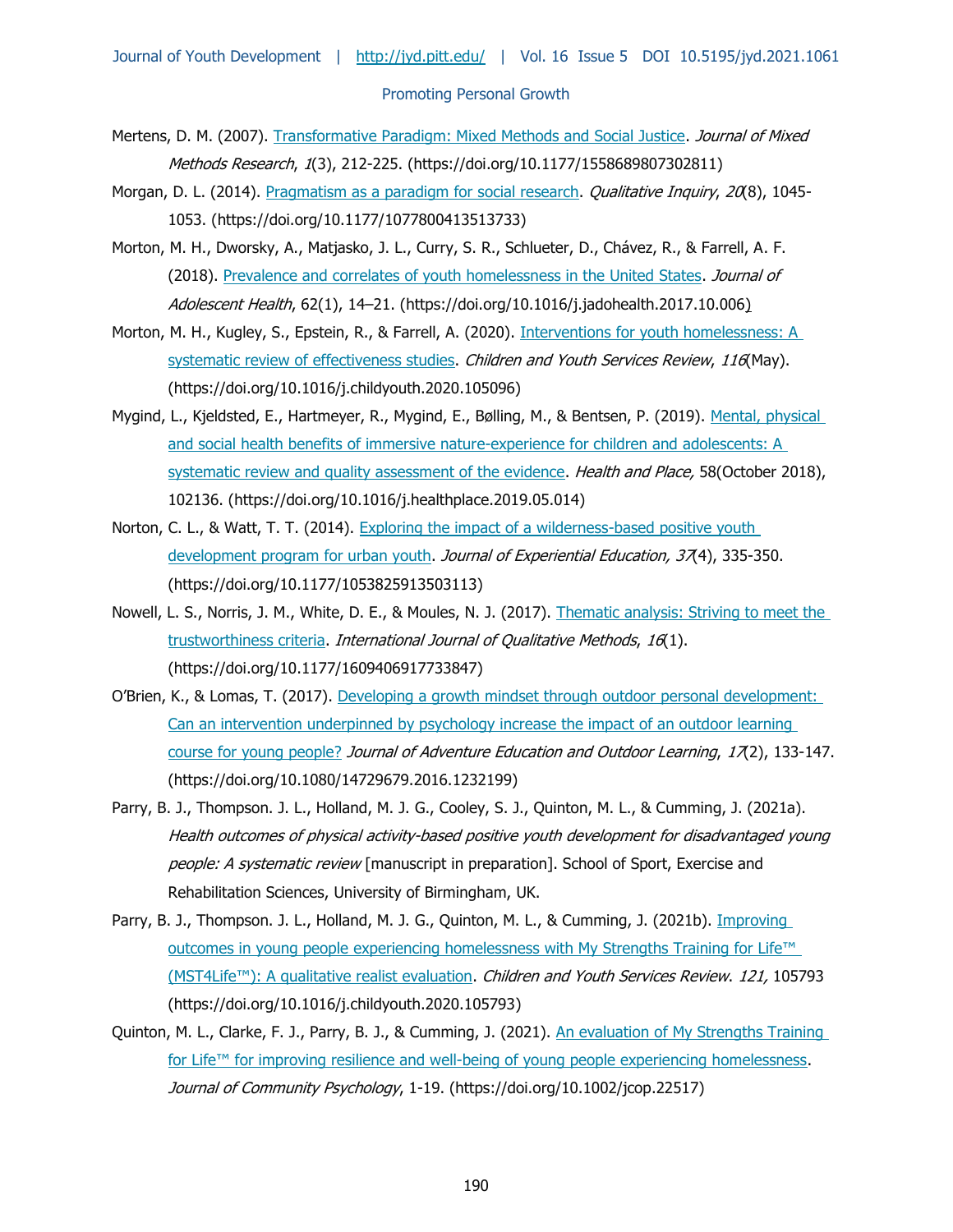- Rew, L., Slesnick, N., Johnson, K., Aguilar, R., & Cengiz, A. (2019). [Positive attributes and life satisfaction](https://doi.org/10.1016/j.childyouth.2019.02.021)  [in homeless youth.](https://doi.org/10.1016/j.childyouth.2019.02.021) Children and Youth Services Review, 100 (February), 1-8. (https://doi.org/10.1016/j.childyouth.2019.02.021)
- Rice, E., Kurzban, S., & Ray, D. (2012). [Homeless but connected: the role of heterogeneous social](https://doi.org/10.1007/s10597-011-9462-1)  [network ties and social networking technology in the mental health outcomes of street-living](https://doi.org/10.1007/s10597-011-9462-1)  [adolescents.](https://doi.org/10.1007/s10597-011-9462-1) Community Mental Health Journal, 48(6), 692-698. (https://doi.org/10.1007/s10597-011-9462-1)
- Rokach, A. (2005). [The causes of loneliness in homeless youth.](https://doi.org/10.3200/JRLP.139.5.469-480) Journal of Psychology: Interdisciplinary and Applied, 139(5), 469-480. (https://doi.org/10.3200/JRLP.139.5.469-480)
- Romm, N. (2014). Exploration of transformative paradigm with pragmatic twist to contribute to educational change. International Journal on New Trends in Education and Their Implications, 5(2), 12.
- Roth, J. L., & Brooks-Gunn, J. (2003). What is a youth development program? Identifying defining principles. In D. Wertlieb, F. Jacobs, & R. M. Lerner (Eds.), Enhancing the life chances of youth and families: Public service systems and public policy perspectives: Handbook of applied developmental science: Promoting positive child, adolescent, and family development through research, policies, and progra (Vol. 2, pp. 197-224). SAGE Publications.
- Russell, C. V., & Bisson, C. (2003). Teaching group formation activities, group formation tools and group process tools. In S. Wurdinger and J. Steffen (Eds.), Developing challenge course programs for schools (pp. 103-138). Kendall Hunt.
- Ryan, R. M., & Deci, E. L. (2000). [Self-determination theory and the facilitation of intrinsic motivation,](https://doi.org/doi:10.1037/0003-066x.55.1.68)  [social development, and wellbeing.](https://doi.org/doi:10.1037/0003-066x.55.1.68) The American Psychologist, 55, 68-78. (https://doi.org/doi:10.1037//0003-066x.55.1.68)
- Sibthorp, J., & Morgan, C. (2011). Adventure-based programming: exemplary youth development [practice.](https://doi.org/10.1002/yd.400) New Directions for Youth Development, 2011(130), 105-119. (https://doi.org/10.1002/yd.400)
- Sibthorp, J., Paisley, K., & Gookin, J. (2007). Exploring participant development through adventure-based [programming: a model from the National Outdoor Leadership School.](https://doi.org/doi:10.1080/01490400600851346) Leisure Sciences, 29(1), 1-18. (https://doi.org/doi:10.1080/01490400600851346)
- Smith, B., & McGannon, K. R. (2018). Developing rigor in qualitative research: problems and [opportunities within sport and exercise psychology.](https://doi.org/10.1080/1750984X.2017.1317357) International Review of Sport and Exercise Psychology, 11(1), 101-121. (https://doi.org/10.1080/1750984X.2017.1317357)
- Sproule, J., Martindale, R., Wang, J., Allison, P., Nash, C., & Gray, S. (2013). Investigating the experience [of outdoor and adventurous project work in an educational setting using a self-determination](https://doi.org/10.1177/1356336X13495629)